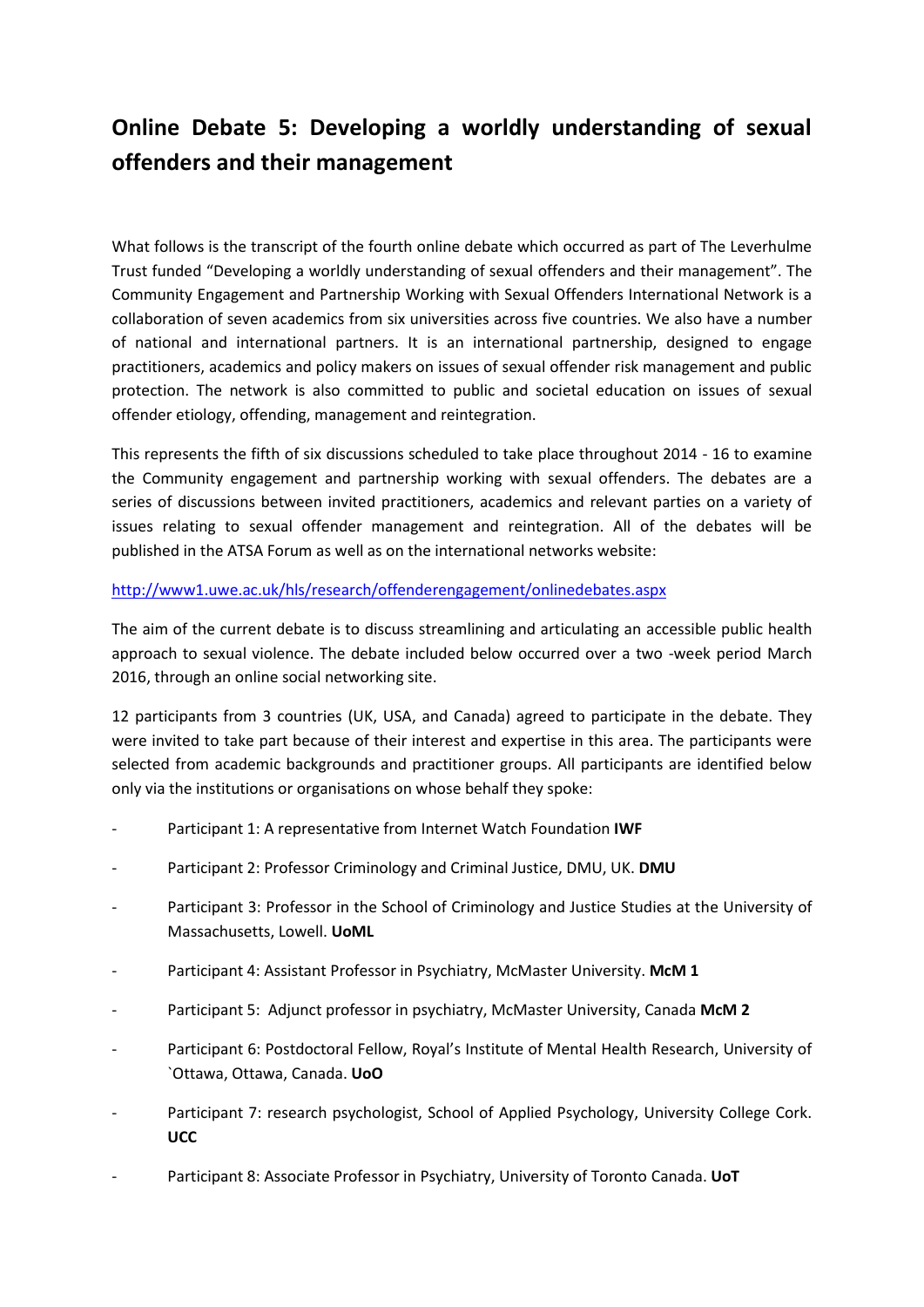- Participant 9: Associate professor in Criminology, UWE, UK. **UWE**
- Participant 10: Assistant Professor in Psychiatry, McMaster University. McM 3
- Participant 11: Senior Lecturer in Law, University of Hull, UK. **UoH**
- Participant 12: Senior Lecturer in psychology, University of Lincoln, UK. UoL

The debate below is a faithful representation of what was said, nothing has been otherwise altered (except in a very few places where minor adjustments were made for clarity and the removal of identifying features/comments —Editor). The format includes an opening statement, in this case by the representative from, followed by an open discussion including all participants and the debate is then summarised. Readers are reminded that this was originally an online discussion, and that grammar, etc. were of lesser importance in favour of free expression of thought and opinion.

| <b>IWF</b> | Dear Participants,                                                                                                                                                                                                                                                                                                                                                                                          |
|------------|-------------------------------------------------------------------------------------------------------------------------------------------------------------------------------------------------------------------------------------------------------------------------------------------------------------------------------------------------------------------------------------------------------------|
|            | Welcome to the online debate on developing a 'worldly' understanding of sexual<br>offenders and their management.                                                                                                                                                                                                                                                                                           |
|            | It goes without saying that this topic covers a wide range of areas in terms of the<br>actual offences, the management of offenders or the potential prevention efforts.                                                                                                                                                                                                                                    |
|            | Previous online debates already provided valuable information on various aspects of<br>offender management and I hope this session will contribute to the broader<br>discussion by identifying examples of recent developments in sexual offending as<br>well as potential new approaches or initiatives for offender management.                                                                           |
|            | In order to keep this discussion focussed - and also to address an issue that perhaps<br>hasn't been addressed sufficiently in the other online debates - I would like to<br>suggest to mainly focus on the increasing importance of cyberspace in sexual<br>offending, in particular in relation to online child sexual abuse and online child sexual<br>exploitation.                                     |
|            | I will start the debate by introducing the work of the Internet Watch Foundation, the<br>UK hotline for reporting online child sexual abuse imagery and by raising a couple of<br>questions in relation to online offender management. You are of course free to<br>provide your answers to these questions, to share your expertise in other areas or to<br>address the wider topic of this online debate. |
|            | As regards the work of the Internet Watch Foundation, their team of analysts<br>encountered 31,266 webpages depicting child sexual abuse imagery in 2014. These<br>webpages typically include images of children under the age of 10 (80% of the<br>webpages) and often depict the highest level of abuse, including rape and sexual<br>torture (43% of the webpages) (www.iwf.org.uk).                     |
|            | The IWF works closely with UK law enforcement and the online industry to disrupt<br>the availability of indecent images and videos of children, and is constantly working<br>to develop new tools to find and remove these images as quickly as possible. It works                                                                                                                                          |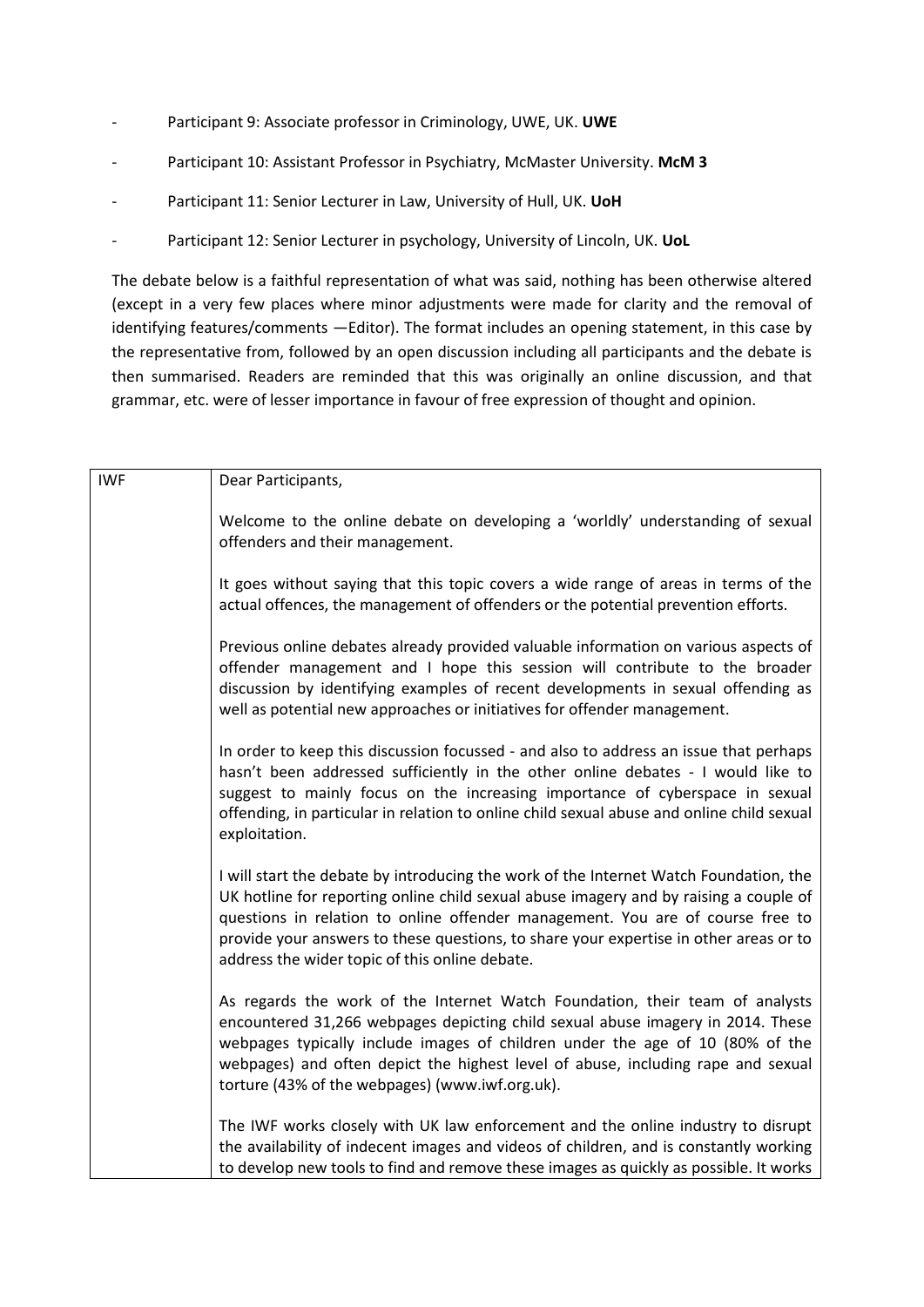|            | with partners globally to achieve this, as only 0.3% of the webpages the IWF<br>encounters is actually hosted in the United Kingdom.                                                                                                                                                                                                                                                                                                                                          |
|------------|-------------------------------------------------------------------------------------------------------------------------------------------------------------------------------------------------------------------------------------------------------------------------------------------------------------------------------------------------------------------------------------------------------------------------------------------------------------------------------|
|            | Besides the physical abuse of the child, it is an offence to take, permit to be taken,<br>make, possess, show, distribute or advertise indecent images of children. The Child<br>Exploitation and Online Protection Command mentioned in their threat assessment<br>of 2012 that in the United Kingdom around 50,000 individuals were downloading and<br>sharing indecent images of children. (CEOP Threat Assessment of Child Sexual<br>Exploitation and Abuse - June 2013). |
|            | The data above shows that the online dimension of sexual offending provides us with<br>a specific set of challenges in relation to sexual offences and offender management.                                                                                                                                                                                                                                                                                                   |
|            | How do we deal with the volume of people accessing online child sexual abuse<br>material? Can we (should we?) prioritise high risk offenders within the wider group<br>of offenders? Are existing threat assessments adequate? Is there enough<br>information/research regarding the potential transition from online to offline abuse?                                                                                                                                       |
|            | What should the response be towards the offenders? Is it possible to arrest all<br>offenders or should alternative initiatives be explored? And if so, what could these<br>initiatives look like?                                                                                                                                                                                                                                                                             |
|            | What is the role of prevention and support for potential offenders?<br>Organisations like 'The Lucy Faithfull Foundation' in the United Kingdom provide<br>access to appropriate sources of support and intervention to help potential offenders<br>manage their thoughts and behaviour and to assist them to live responsible, fulfilling<br>and law-abiding lives.                                                                                                          |
|            | Is the legal framework adequate and up-to-date to deal with the various<br>aspects of the problem, for instance in relation to young people (children) sending or<br>possessing sexually explicit images of themselves or their partner?                                                                                                                                                                                                                                      |
|            | The introduction above provides only a snapshot of some of the issues that could be<br>discussed in our online debate. I would like to invite you to share your views on the<br>overall issue of online sexual abuse and offender management as well as to share<br>more detailed information about areas in which you might be involved or have<br>additional expertise.                                                                                                     |
| <b>DMU</b> | Thank you IWF for a very important introductory posting to this critical issue. I will<br>have an initial go at addressing some of the questions below:                                                                                                                                                                                                                                                                                                                       |
|            | - How do we deal with the volume of people accessing online child sexual abuse<br>material? Can we (should we?) prioritise high risk offenders within the wider group<br>of offenders? Are existing threat assessments adequate? Is there enough<br>information/research regarding the potential transition from online to offline abuse?                                                                                                                                     |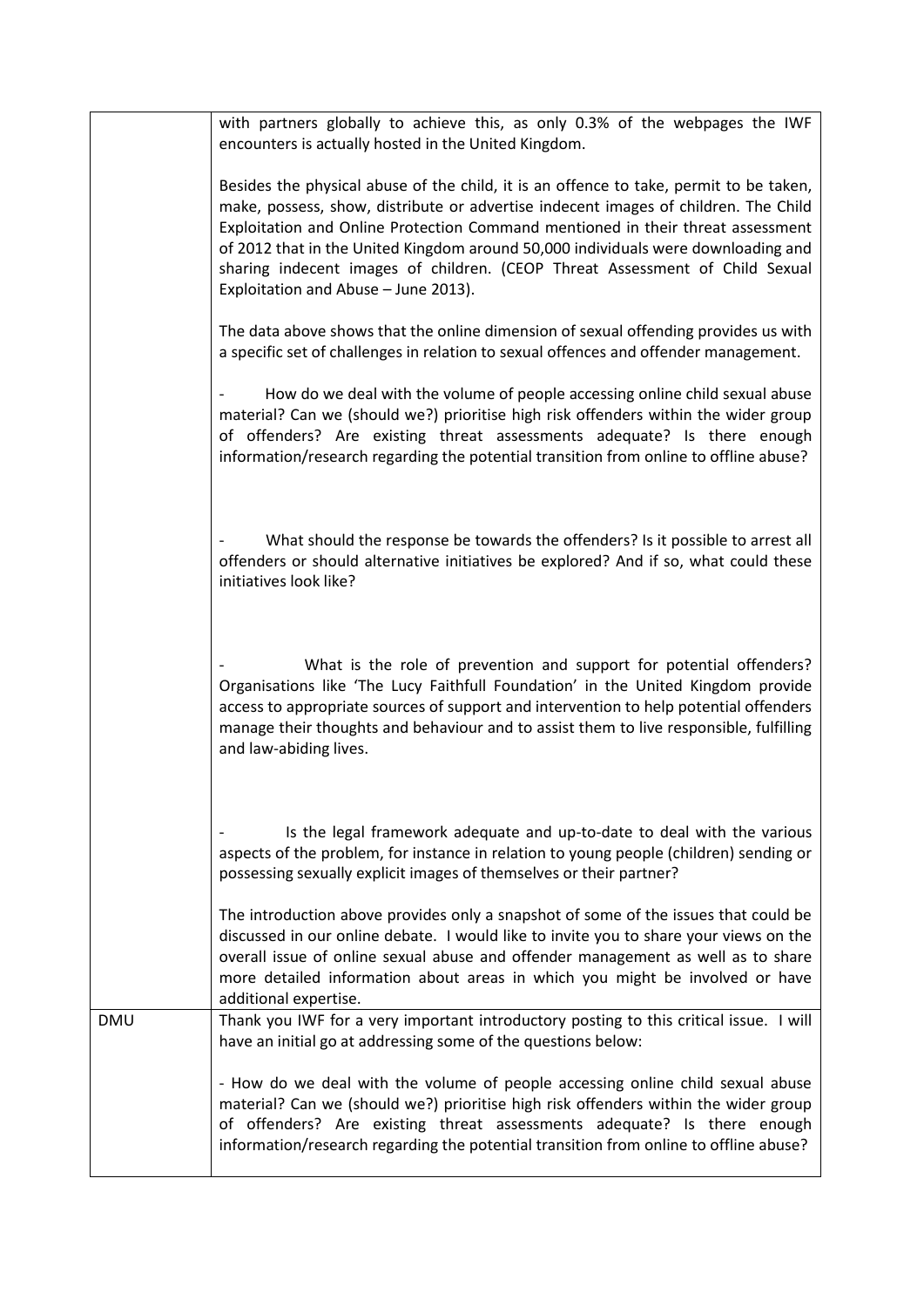Certainly UK police and probation services are concerned about how to address the sheer volume of internet offending, but also with how to identify those most likely to go on to commit contact offences. I think there are some concerns/cautions about this and some positives. The concerns/cautions first:

1.The distinction between internet and contact offending can be somewhat artificiala contact crime has occurred to enable filming, some of it gross and terribly harmful. Can we within this identify high risk offenders? To some extent this can be done by targeting those who have used the most serious images, who have the greatest volume and frequency of use. But in a sense this relies on existing knowledge of their pattern of use, and can work for those about whom we have existing knowledge of their offending pattern.

2.Can we identify those who will use internet offending to lead into contact offending within their own lives? There is some potential here and an emerging evidence base. For example, the "Fighting International Internet Paedophilia (FIIP) Project" which is led by Prof Laurence Alison at Liverpool University. They have produced in collaboration with Kent Police the "Kent Internet Risk Assessment Tool (KIRAT) (Version 2)" which is being piloted by a number of English police forces. Based on early evidence it appears to have a good predictive rate about those who do go onto commit contact sexual offences. The Tool assists in prioritizing offenders for interventions and guides the management levels applied to them by police, probation and MAPPA. Further information can be obtained from the Child Exploitation Investigation Team and Kent Police and on kirat@kent.pnn.police.uk or:

[http://www.kent.police.uk/advice/community\\_safety/initiatives/Fiip%.](http://www.kent.police.uk/advice/community_safety/initiatives/Fiip%25)..

[https://www.insight-centre.org/content/fiip-fighting-international-.](https://www.insight-centre.org/content/fiip-fighting-international-)..

There is a strong commitment to evaluation of the tool and revision over time, and it appears to provide a very good starting point in this challenging area. Do people have experience of other tools or other research in this area?

- What should the response be towards the offenders? Is it possible to arrest all offenders or should alternative initiatives be explored? And if so, what could these initiatives look like?

We cannot assume that the criminal justice route is the only option for this number of offenders, particularly at the lower risk end. What else can we do? Projects such as Dunkenfeld in Germany offer an alternative, encouraging offenders and potential offenders to seek treatment. Lucy Faithfull was mentioned by IWF, and Helplines are important, but so are the treatment and interventions to back it up. At present we know that many who use such Helplines remain untreated and unhelped.

- What is the role of prevention and support for potential offenders? Organisations like 'The Lucy Faithfull Foundation' in the United Kingdom provide access to appropriate sources of support and intervention to help potential offenders manage their thoughts and behaviour and to assist them to live responsible, fulfilling and lawabiding lives.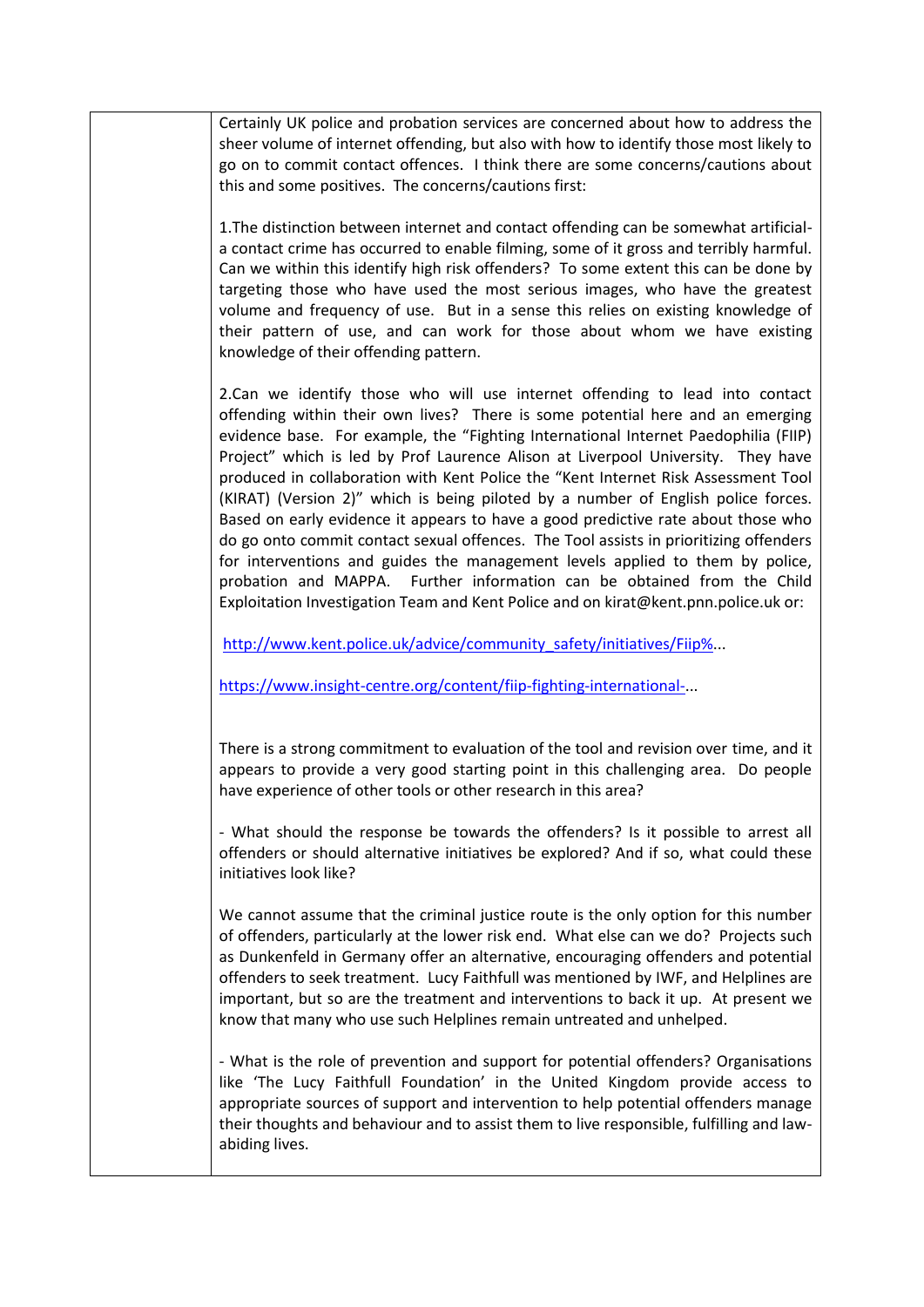|             | Prevention needs to have a greater public policy and political commitment than it<br>has enjoyed up to yet. The evidence base for treating sexual offending as a Public<br>Health issue is now robust enough to support such a sea change, The issue is, who is<br>brave enough to lead such a sea change in attitudes, responses and policy?<br>- Is the legal framework adequate and up-to-date to deal with the various aspects of<br>the problem, for instance in relation to young people (children) sending or<br>possessing sexually explicit images of themselves or their partner?<br>I am not sure about our legal framework in this respect. We are generally punitive<br>and exclusionary, especially about sexual offenders including young ones.<br>Sentencing, despite some claims to the contrary, is not particularly well designed to<br>rehabilitate, change or treat people. Part of the issue here is about what we think is<br>a crime, acceptable or unacceptable behaviour, and acceptable or unacceptable risks<br>and harms. This differs across society and is changeable over time: 'sexting' is a good |
|-------------|-------------------------------------------------------------------------------------------------------------------------------------------------------------------------------------------------------------------------------------------------------------------------------------------------------------------------------------------------------------------------------------------------------------------------------------------------------------------------------------------------------------------------------------------------------------------------------------------------------------------------------------------------------------------------------------------------------------------------------------------------------------------------------------------------------------------------------------------------------------------------------------------------------------------------------------------------------------------------------------------------------------------------------------------------------------------------------------------------------------------------------------|
| <b>UoML</b> | example of this.<br>I am wondering whether the estimates of the number of websites with child sexual<br>abuse content (31,266) provided here include websites located not on the traditional<br>internet but rather on the Darknet? If not, the problem is much bigger than these<br>estimates indicate. With the move to the darknet, the monitoring, prevention and<br>control strategies that will be needed have to change. New technology = new<br>criminal opportunity.                                                                                                                                                                                                                                                                                                                                                                                                                                                                                                                                                                                                                                                       |
| <b>DMU</b>  | On the Dark Web contributors maybe interested in a one day event entitled:<br>"Glimpse into the Dark Web: Understanding Online predators, grooming,<br>sexualisation and radicalisation" information at: https://ineqe.com/glimpse/ with key<br>speakers including Jamie Bartlett author of "Dark Net".                                                                                                                                                                                                                                                                                                                                                                                                                                                                                                                                                                                                                                                                                                                                                                                                                             |
| McM1        | Thank-you IWF for introducing this important topic. As with other types of sexual<br>abuse, online or internet offenders as a term describes a host of behaviours - the<br>abuse, filming, posting, dissemination, access, downloading, sharing etc. I suspect<br>that there are different, albeit overlapping motivations and risks associated with<br>these constellations of behaviour, which as has been pointed out requires quite a<br>diverse response. This is not just about treating the individual who has accessed and<br>viewed the images, or even prevention of future contact offenders (although as DMU<br>points out this is certainly the risk we see and thus can intervene upon). But as UoML<br>pointed out finding and removing images, and obviously preventing/discouraging<br>access in the first place are means of disrupting the market for such images (this has<br>its own challenges).                                                                                                                                                                                                              |
|             | In Canada, Michael Seto has developed the CPORT - a risk tool for individuals<br>accessing child sexual abuse images. Although not used clinically yet, it shows great<br>promise as an actuarial instrument for distinguishing risks among this group of<br>offenders. Including items about the offenders, the nature of the images etc.                                                                                                                                                                                                                                                                                                                                                                                                                                                                                                                                                                                                                                                                                                                                                                                          |
|             | I'm wondering if we are also considering individuals who use the internet for sexual<br>interaction with young people - such as chats or message boards. Some are certainly<br>exploring means of accessing victims for contact offences, but there appears to be<br>another group who seek out and use exchanges for stimulation, with no apparent<br>interest in further contact. However, we don't know much about these individuals as<br>unlike images on a hard drive, message posting etc. is usually not accessed or<br>included as part of investigations.                                                                                                                                                                                                                                                                                                                                                                                                                                                                                                                                                                 |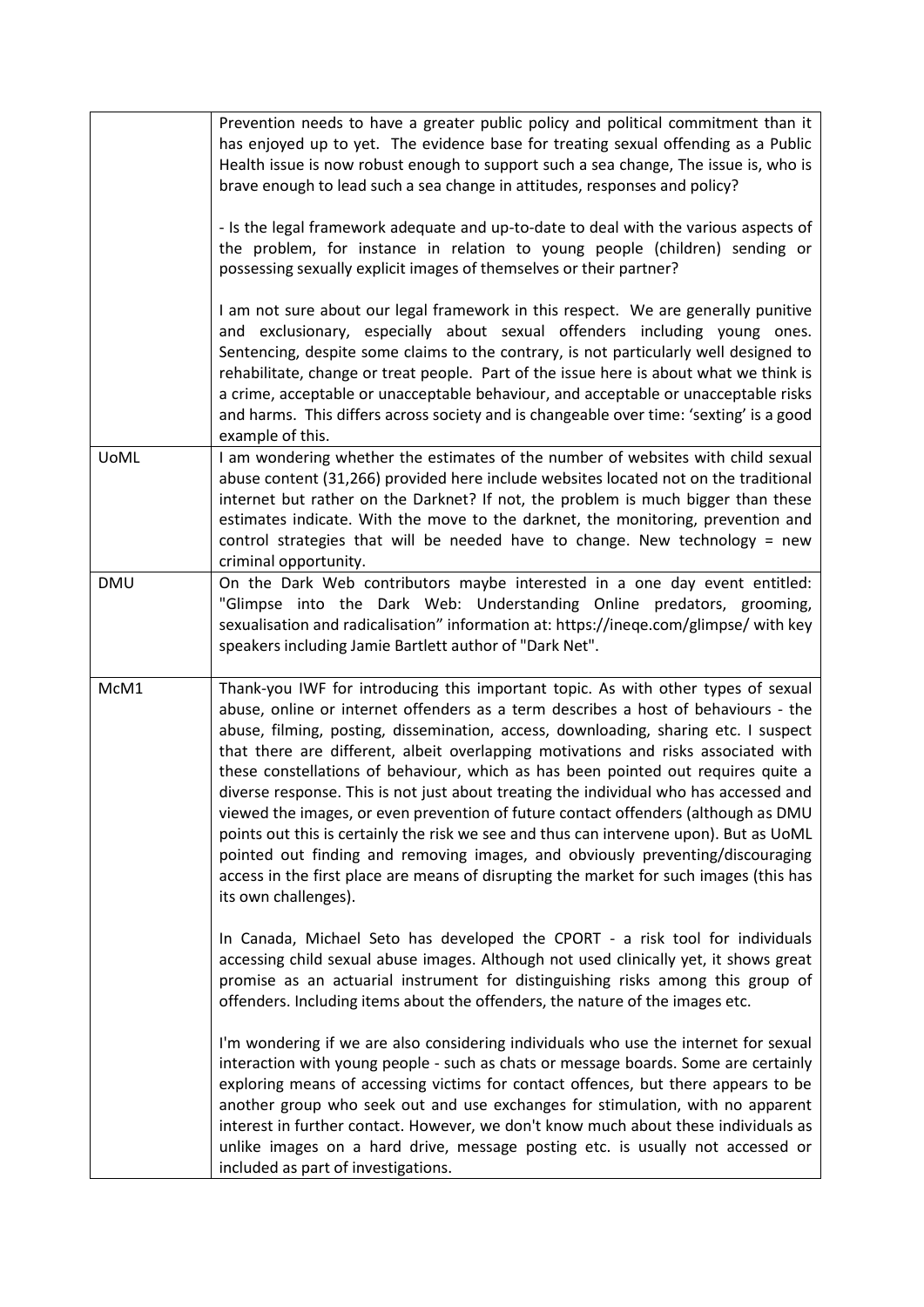| McM <sub>2</sub> | Generally, I think we can all agree that the advent of the internet was a monumental<br>leap forward in our social evolution. The world wide web has contributed to greater<br>understanding of so many things, and has definitely made the world a lot smaller.<br>However, in our own inimitable fashion, Homo Sapiens can't seem to do anything<br>amazing without finding a way to muck it up.                                                                                                                                                                                                                                                                                                                                                                                                                                               |
|------------------|--------------------------------------------------------------------------------------------------------------------------------------------------------------------------------------------------------------------------------------------------------------------------------------------------------------------------------------------------------------------------------------------------------------------------------------------------------------------------------------------------------------------------------------------------------------------------------------------------------------------------------------------------------------------------------------------------------------------------------------------------------------------------------------------------------------------------------------------------|
|                  | When I was Kurt Freund's assistant all those many, many years ago (context is<br>important here), I was tasked with finding realistic stimuli for use in phallometric<br>testing. This resulted in me making "friends" (so to speak) with members of Joint<br>Forces Project "P" - a collaboration of the RCMP, Ontario Provincial Police, and Metro<br>Toronto Police. They were the clearinghouse for all of the "pornographic" materials<br>seized by law enforcement. We were most interested in the child abuse images and<br>torture materials - for use in sexual psychodiagnostics. However, most things were in<br>Super 8, Polaroid, or poorly transferred VHS. We came away with some usable stuff<br>but, generally, most materials were of such poor quality that they were unusable - at<br>least in a scientific/clinical milieu. |
|                  | Scoot ahead some 25 years and pretty near anyone with an internet connection<br>(even on a watch!!) can find and download high quality child abuse images and all<br>sorts of other nefarious and deviant materials, in a heartbeat. I'm pretty sure this is<br>not what AI Gore envisaged when he "created" the internet (insert smiley face here).<br>There is so much pain and suffering on the web that it screams out for better<br>controls and monitoring - but, at what costs?                                                                                                                                                                                                                                                                                                                                                           |
|                  | The ability and freedom to post, peruse, and comment on virtually any topic with<br>virtually any person anytime and anywhere in the world is a miracle of human<br>ingenuity.                                                                                                                                                                                                                                                                                                                                                                                                                                                                                                                                                                                                                                                                   |
|                  | I'm very, very interested to see where this discussion goes, as we debate such<br>fundamental human rights as freedom and safety in the vast and often controversial<br>sphere of the world wide web. How do we achieve both interests? Can we achieve<br>both interests?                                                                                                                                                                                                                                                                                                                                                                                                                                                                                                                                                                        |
|                  | Thanks for your challenging questions, IWF. Let's see what we do with this                                                                                                                                                                                                                                                                                                                                                                                                                                                                                                                                                                                                                                                                                                                                                                       |
| U <sub>0</sub> O | Based on previous posts, here are some broad statements regarding risk to reoffend<br>of users of child sexual abuse material (I am happy to share the referenced studies):                                                                                                                                                                                                                                                                                                                                                                                                                                                                                                                                                                                                                                                                      |
|                  | 1. Users of child sexual abuse material (CSEM) are a low risk for future contact<br>sexual offences (and especially with only CSEM offences; see Babchishin,<br>Hanson, & Vanzuylen, 2015: Seto, Hanson & Babchishin, 2011).                                                                                                                                                                                                                                                                                                                                                                                                                                                                                                                                                                                                                     |
|                  | 2. Despite low base rate of contact sexual reoffending (about 0.2% for CSEM<br>only offenders [that is no contact sex offence, excludes those who<br>committed a contact sex offence to create CSEM] and 6% for those with both<br>CSEM and contact offences after 5 years; Graf & Dittmann, 2011), these<br>offenders do differ on their risk to commit a contact sexual offence. Luckily,<br>risk factors have been identified to rank order child pornography offenders in<br>terms of risk to reoffend (Seto, 2013; Seto & Eke, 2015). (Mixed offenders<br>could be up to half of convicted CSEM; Seto et al., 2011).                                                                                                                                                                                                                        |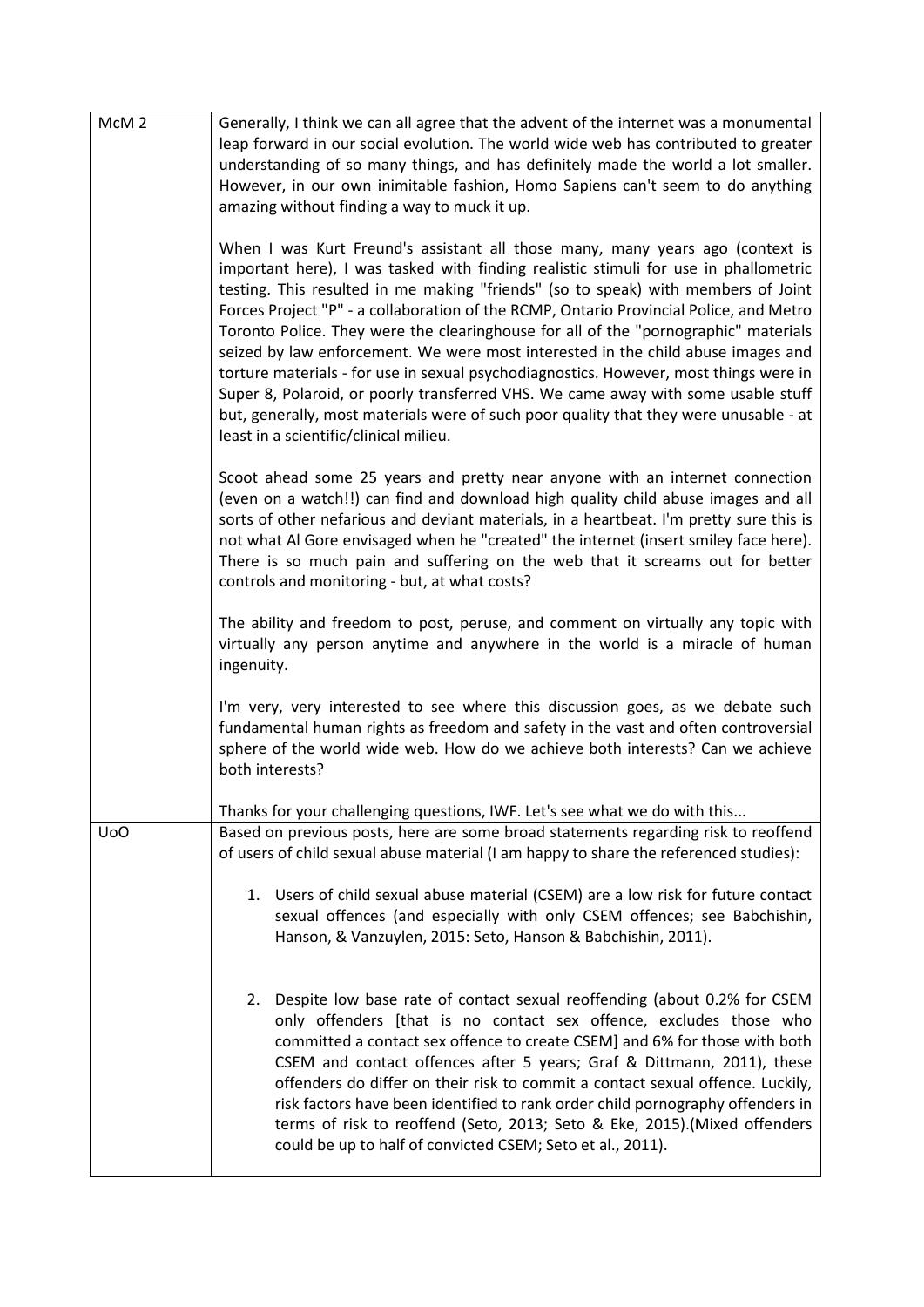|            | The major risk factors for any sexual recidivism among CSEM users (these<br>3.<br>studies included both CSEM only offenders and mixed offenders with both<br>CSEM and contact offences) are related to general criminality, such as young<br>age, prior violent offenses, juvenile record, and prior criminal history (Seto &<br>Eke, 2015). The content of the child pornography collection also provide<br>information about the likelihood of recidivism; specifically, the ratio of boy to<br>girl content (Eke & Seto, 2012: Seto & Eke, 2015). Opportunity also matters.<br>Motivated offenders with access to children are most likely to sexually<br>assault children whereas pedophilic offenders who frequently use computers<br>are most likely to view child pornography (Babchishin et al., 2015).                                                                                                                                                                                                                                |
|------------|------------------------------------------------------------------------------------------------------------------------------------------------------------------------------------------------------------------------------------------------------------------------------------------------------------------------------------------------------------------------------------------------------------------------------------------------------------------------------------------------------------------------------------------------------------------------------------------------------------------------------------------------------------------------------------------------------------------------------------------------------------------------------------------------------------------------------------------------------------------------------------------------------------------------------------------------------------------------------------------------------------------------------------------------|
|            | 4. Static risk tools have been modified (e.g., the Risk Matrix-2000), but do not a<br>good job at rank orders CSEM only offenders (available studies suggest they<br>do well with the mixed offenders, those with both CSEM and contact sex<br>offences).                                                                                                                                                                                                                                                                                                                                                                                                                                                                                                                                                                                                                                                                                                                                                                                      |
|            | 5. Dynamic risk tools (e.g., STABLE-2000) seem to do a much better job for<br>CSEM-only offenders. For mixed offenders, risk tools do well for rank<br>ordering offenders. Indeed, risk tools do not need to be modified for mixed<br>offenders with official history of a contact sexual offence (e.g., Static-99R)                                                                                                                                                                                                                                                                                                                                                                                                                                                                                                                                                                                                                                                                                                                           |
|            | The CPORT was found to predict any sexual recidivism, contact sexual<br>6.<br>recidivism, and any recidivism after the 5-year follow-up. Unfortunately,<br>although it predicted for the subgroup of child pornography-only offenders,<br>it did poorer job than mixed offenders (AUC of .69 vs. AUC of .80). Also, the<br>CPORT did not predict recidivism among child pornography offenders who<br>had no other criminal history (i.e., first-time offenders). Currently, the CPORT<br>seems to be a promising tool, but requires cross-validation. The authors have<br>drafted coding rules for interested clinicians.                                                                                                                                                                                                                                                                                                                                                                                                                      |
|            | For CSEM only offenders, dynamic risk tools may provide more promising<br>7.<br>results (given it is not dependent on criminal history variables for which<br>many CSEM users may be missing). We need more research on that front.                                                                                                                                                                                                                                                                                                                                                                                                                                                                                                                                                                                                                                                                                                                                                                                                            |
|            | So who would be at risk for cross-over offences (i.e., going from a CSEM to a mixed<br>offender)? The literature suggest that those that pose a higher risk for cross over<br>offences would be expected to have high levels of pedophilia, high levels of<br>antisociality, have access to children, and have few psychological barriers to<br>committing a sexual offence. Conversely, CSEM offenders would be expected to be<br>low risk for contact sex offences if they score low on measures of general<br>antisociality, have limited access to children, and have psychological barriers to<br>committing contact sexual offences. As a default, CSEM-only offenders should be<br>assumed to be very low risk to reoffend with a contact sexual offence. Proven risk<br>factors (e.g., greater antisocial traits, greater criminal history, younger age) would be<br>needed to justify a higher risk for child pornography-only offender. This subsample of<br>CSEM users could be targeted for alternative responses (IWF and posts). |
| <b>UCC</b> | Just some supplementary comments on UoT's response to IWF's questions:                                                                                                                                                                                                                                                                                                                                                                                                                                                                                                                                                                                                                                                                                                                                                                                                                                                                                                                                                                         |
|            | 1) The requirement for prioritization of online offenders for intervention is not ideal,                                                                                                                                                                                                                                                                                                                                                                                                                                                                                                                                                                                                                                                                                                                                                                                                                                                                                                                                                       |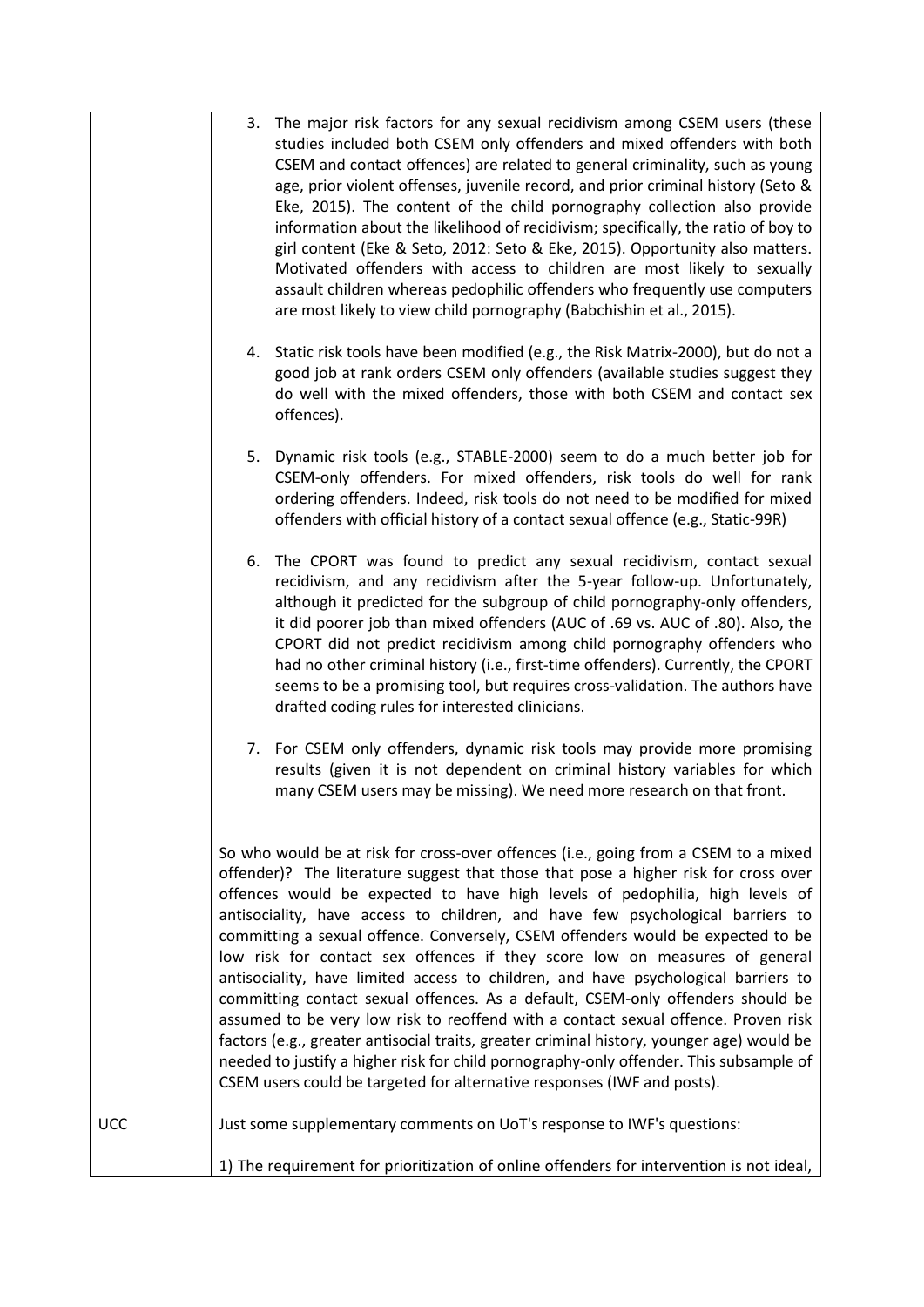but in the current climate, with many thousands of offenders in online circulation and readily identifiable to law enforcement, it is absolutely necessary. UoT has already rehearsed the requirement for prioritization at the level of law enforcement. To my mind, effective prioritization of those more likely to contact offend / with recidivistic potential at this juncture is critical, as it is largely here that important, first-time decisions are made to select offenders for criminal justice intervention and latter inclusion within secondary prevention systems. This factor, coupled with limited resources, a paucity of alternative interventions, etc. makes effective investigative targeting of such cases all the more imperative.

I think it's essential to prioritize higher-risk offenders and to make other informed policy decisions, e.g., prioritizing production cases (which necessarily involve exploitation/abuse of a child) and active distribution (traders) over passive distribution (e.g., making files available on peer-to-peer networks) and receipt/possession alone.>>

Absolutely. Re the identification of production cases (and the role of technology in supporting same), I would just like to mention a software I was involved in developing - the iCOP toolkit - developed with European Commission funding support. Unlike other technologies which rely on databases of known CSE images/video to identify new cases of CSEM offending, this technology allows for the identification of new CSE material that has not previously been seized or hashed using solutions like Photo DNA. This ability allows law enforcement to identify new images/video not yet known to them, thereby supporting the identification of production cases. You can read more about it here: <http://ieeexplore.ieee.org/stamp/stamp.jsp?arnumber=6957295>

I absolutely agree with the point re the prioritization of active vs. passive traders of CSEM. UoT's point speaks to a more fundamental need to better understand the mediating influence of technology on online offending behavior and to accommodate this mediating influence in risk profiling or assessment with online offender populations. At the level of investigating law enforcement, there is a definite requirement for more discriminating risk profiling (not "risk assessment" :) ) systems that allow for the identification of high risk cases in online investigations. A critical feature of any risk profiling in online investigation is the identification of volitional behaviors, where the behavior you see online reflects the actual motivation or intent of the user. This is not easy with online behaviours in CSEM users. Very often the technology used by the offender to enable their trading or other offending interferes with the behavioral presentation and can undermine the quality of the assumptions investigators (and others) can make about the motivation/intent of the offender. For example, users of Peer to peer systems may download many CSEM files from Peer to peer, but this 'behavior' tends to be affected by the design of P2P systems, which require users to download files based on a reading of their filename before they can be viewed. Therefore users may download many files of different sexual genres in order to locate material that appeals to their actual sexual interest, with the effect that their sexual interest is only in a subset of what they actually download. This affects the quality of the assumptions we can make about an individual offender's sexual deviance / risk based on the number or type of downloaded files we find in their possession. We urgently need more empirical work to understand the mediating influence of technology on online behavior, to help us to differentiate online behaviors that can be reliably used for profiling and risk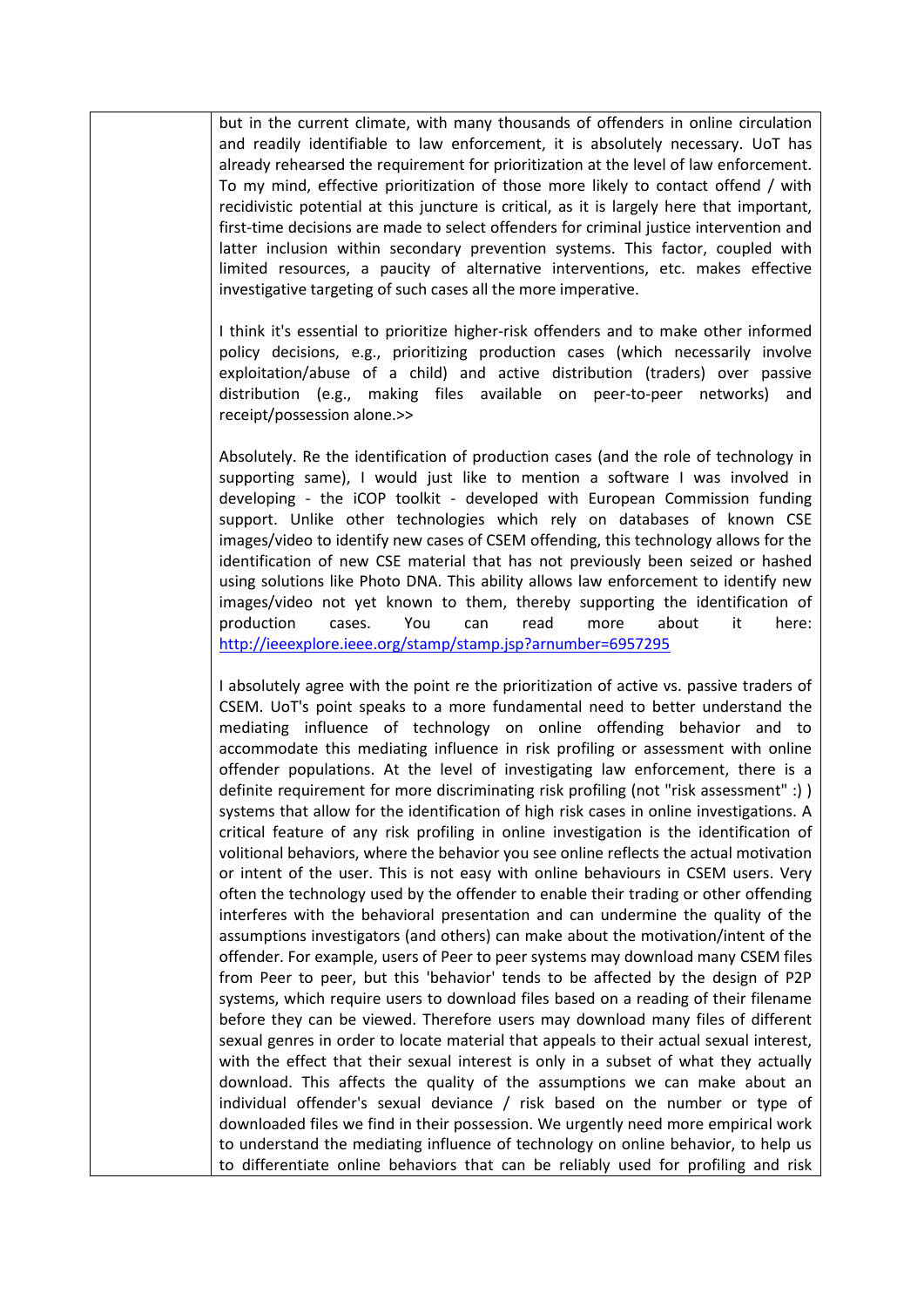|     | appraisal, and thus build better case prioritization systems for investigative use.                                                                                                                                                                                                                                                                                                                                                                                                                                                                                                                                                                                                                                                                                                                                                                                                                                                                                                                   |
|-----|-------------------------------------------------------------------------------------------------------------------------------------------------------------------------------------------------------------------------------------------------------------------------------------------------------------------------------------------------------------------------------------------------------------------------------------------------------------------------------------------------------------------------------------------------------------------------------------------------------------------------------------------------------------------------------------------------------------------------------------------------------------------------------------------------------------------------------------------------------------------------------------------------------------------------------------------------------------------------------------------------------|
|     | Regarding other risk profiling/case prioritization tools for use in law enforcement<br>investigations: Under the iCOP project we have developed a risk profiling<br>methodology for use by investigators that profiles sexual deviance (paraphilia) in<br>users of Peer to peer systems, as a basis for case prioritization decisions. Here, CSEM<br>offenders on Peer to peer systems are prioritized to the online investigator based on<br>the identification of a problematic profile of sexual deviance (paraphilic interest) in<br>their peer to peer searches. The search behaviors of P2P users (i.e. user searches<br>using CSEM related keywords) proved to be a useful behavioral indicator for risk<br>profiling purposes, as it is here that the user directly betrays their sexual interests<br>and motivations. Once validated, this system will be embedded within Peer to peer<br>monitoring technologies used by investigating law enforcement as a case<br>prioritization support. |
|     | 3) << Another Thorn project uses decoy files placed on known sites/networks for<br>distributing child exploitation content. Instead of seeing the image, the user instead<br>gets a warning reminding them that the behavior is illegal, that they could be<br>tracked, and pointing them to resources from Stop It Now! to get help.>>                                                                                                                                                                                                                                                                                                                                                                                                                                                                                                                                                                                                                                                               |
|     | UoT and others, are you aware of any work to evaluate this, or similar initiatives? I'm<br>not making any assumptions around this Thorn-supported intervention (Thorn is an<br>exemplary NGO, as are its projects) but there are other online initiatives like this (e.g.<br>engine use of splash<br>pages or<br>police/search<br>pop<br>up<br>warnings as<br>deterrents/interventions) which may be helping, but we have insufficient empirical<br>understanding of their efficacy vis a vis prevention or resistance. If you are aware of<br>anything, it would be really interesting to learn more about it. I guess the point here<br>is that we need better empirical evaluation of the efficacy of these online<br>interventions for CSEM offence prevention/desistence.                                                                                                                                                                                                                        |
| UoT | Following up on the last comment by UoO, I have suggested (e.g., my 2013 book on<br>internet sex offenders) that policies and practices will need to evolve to respond to<br>three overlapping groups of offenders: contact sex offenders against children, the<br>group we know the most about; CSEM offenders, some of whom have committed<br>contact offenses and/or online grooming offenses; and online grooming offenders,<br>again some of whom may have committed contact or CSEM offenses.                                                                                                                                                                                                                                                                                                                                                                                                                                                                                                   |
|     | There are differences in pedophilia, antisociality, opportunity (access to children) and<br>other psychological factors. For example, few online grooming offenders are likely to<br>be pedophiles given they are mostly targeting young adolescents.                                                                                                                                                                                                                                                                                                                                                                                                                                                                                                                                                                                                                                                                                                                                                 |
|     | Responding to the original questions from IWF:                                                                                                                                                                                                                                                                                                                                                                                                                                                                                                                                                                                                                                                                                                                                                                                                                                                                                                                                                        |
|     | (1) How do we deal with the volume of people accessing online child sexual abuse<br>material? Can we (should we?) prioritise high risk offenders within the wider group<br>of offenders? Are existing threat assessments adequate? Is there enough<br>information/research regarding the potential transition from online to offline abuse?                                                                                                                                                                                                                                                                                                                                                                                                                                                                                                                                                                                                                                                           |
|     | To me, the sheer numbers of individuals involved makes it clear that a purely criminal<br>justice response (arrest & prosecution) is not enough on its own. As I heard a high-<br>ranking prosecutor say in the US (a nation that is not shy of a heavy hand in criminal                                                                                                                                                                                                                                                                                                                                                                                                                                                                                                                                                                                                                                                                                                                              |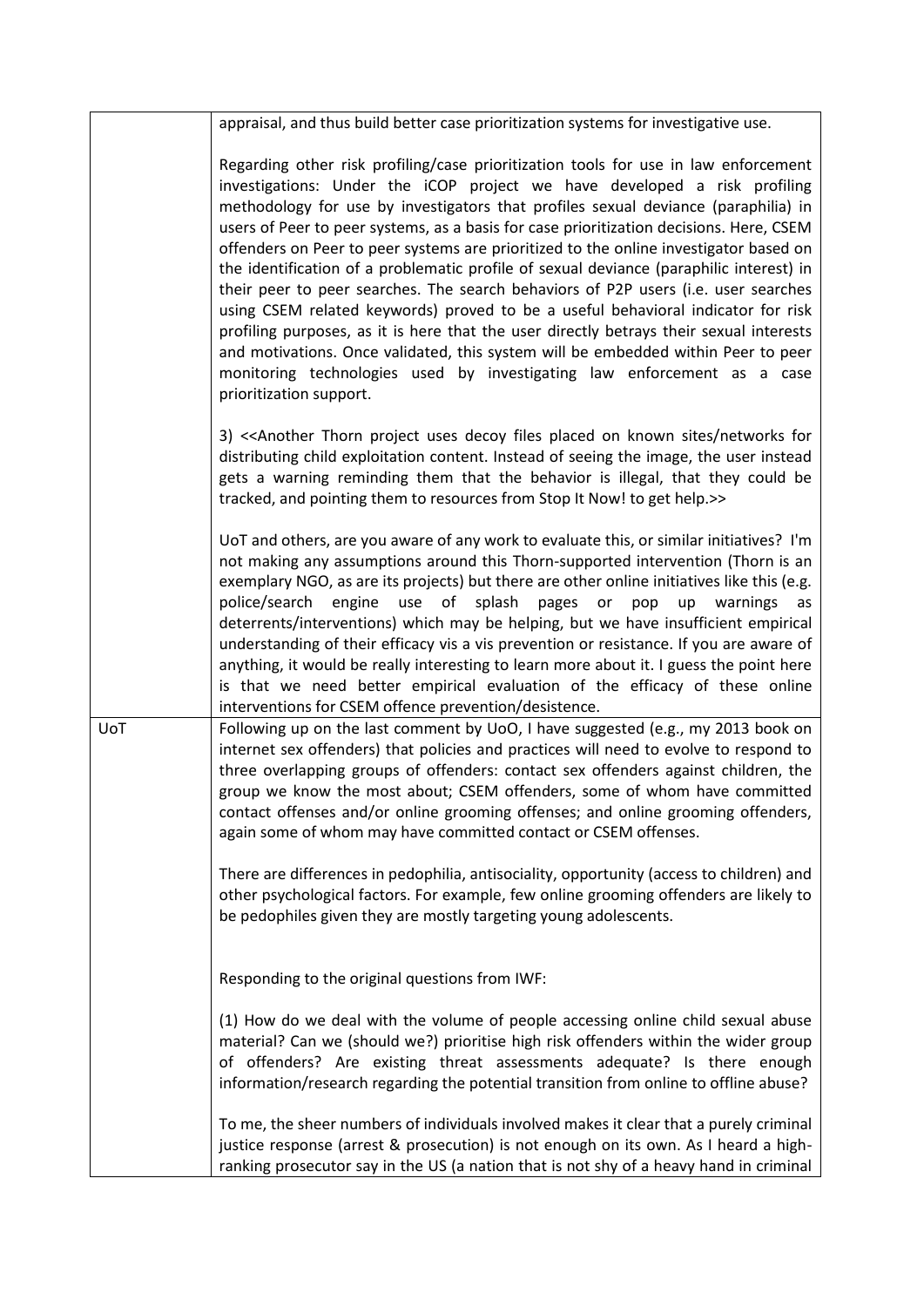justice): "We can't arrest our way out of this problem."

I think it's essential to prioritize higher-risk offenders and to make other informed policy decisions, e.g., prioritizing production cases (which necessarily involve exploitation/abuse of a child) and active distribution (traders) over passive distribution (e.g., making files available on peer-to-peer networks) and receipt/possession alone.

Following up on a comment by DMU, I would emphasize that the KIRAT is \*not\* a risk assessment tool in the sense that I understand it, despite it being part of the name. The KIRAT identifies factors that distinguish online-only offenders from dual offenders who have committed both online and contact offenses \*at point of police contact\*. That is useful in prioritizing cases that involve current or past contact offending, but it is not the same as determining who is at greater risk of contact offending in the future (though it is true that dual offenders are higher risk than online-only offenders). As we reported in our 2011 meta-analysis, the sexual contact recidivism rate of online offenders is lower than for contact offenders, but of course some do go on to sexually reoffend, either with another online offense or a contact offense.

To assess risk of contact offending in the future, we need a prospective risk assessment tool. There is some preliminary evidence for the use of a modified Risk Matrix 2000, a standard risk assessment tool in the UK (but not Canada or the United States) and for our Child Pornography Offender Risk Tool (validated in Canada only so far).

(2) What should the response be towards the offenders? Is it possible to arrest all offenders or should alternative initiatives be explored? And if so, what could these initiatives look like?

The criminal justice system does not have the capacity to investigate, much less arrest and prosecute and sentence, all online offenders. To me, this is a strong argument for investing more in prevention and for efforts to reduce demand. There is a strong analogy, to me, between the current "war on online offending" and the failed "war on drugs" in terms of prioritizing production/distribution over possession and in terms of recognizing that treatment and criminal justice alternatives were needed for users.

(3) What is the role of prevention and support for potential offenders? Organisations like 'The Lucy Faithfull Foundation' in the United Kingdom provide access to appropriate sources of support and intervention to help potential offenders manage their thoughts and behaviour and to assist them to live responsible, fulfilling and lawabiding lives.

I think the prevention efforts of organizations such as Stop It Now!, Dunkelfeld, the Lucy Faithfull (e.g., it's revamped croga.org website) are important avenues to pursue.

I also believe that, just as technology has facilitated the access and exchange of child exploitation materials(child pornography in legal terms), technology can also play a role in intervention. I am the pro bono scientific advisor to a non-profit organization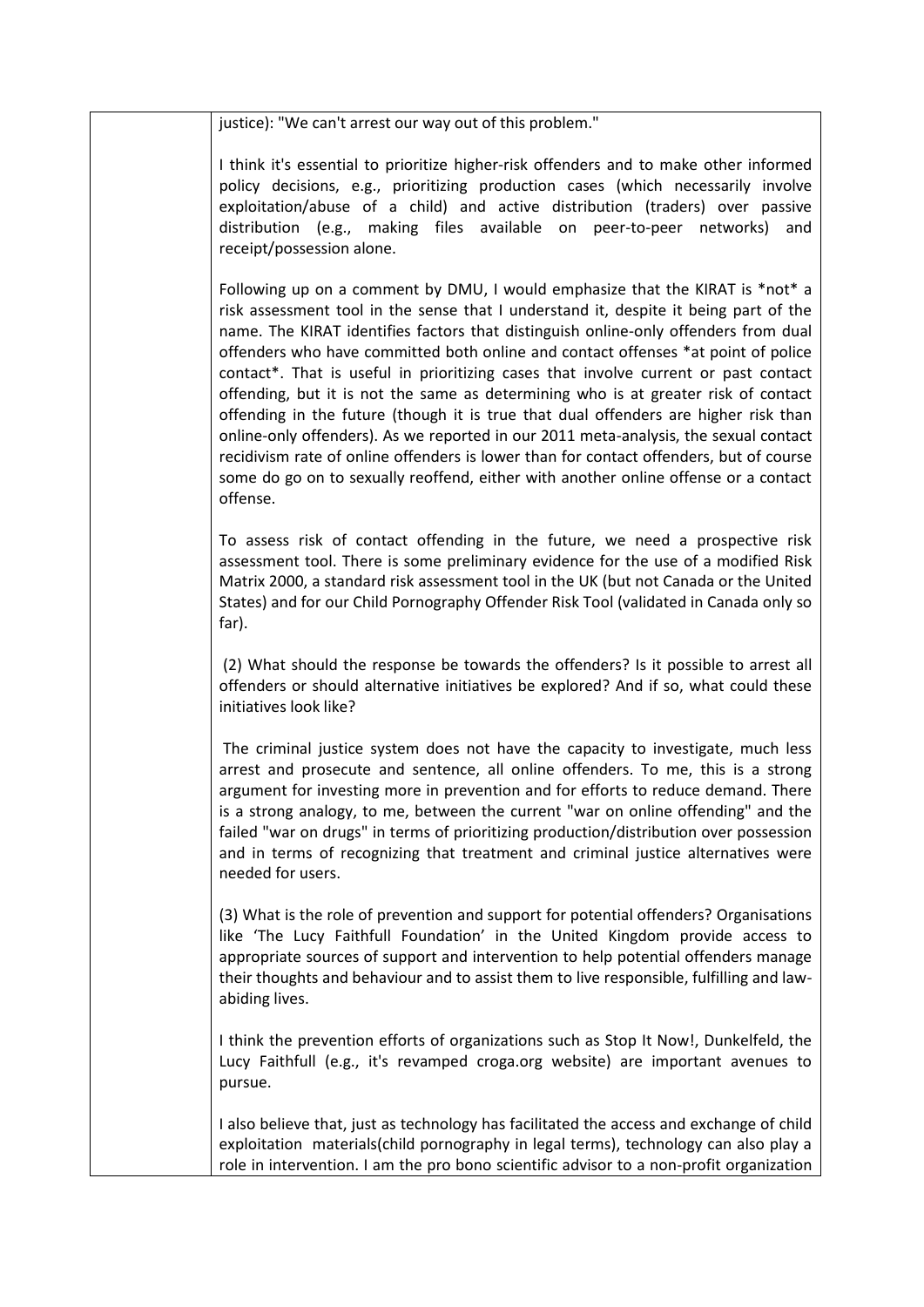|            | based in the US, the Thorn Foundation (previously DNA Foundation) that was<br>founded by actors Demi Moore and Ashton Kutcher to pursue technological<br>responses to the problem of online sexual exploitation.<br>The Thorn Foundation has been involved in efforts such as the adoption of<br>photoDNA to automatically check uploaded images to known child exploitation<br>images from a database maintained by the National Centre for Missing and Exploited<br>Children. This technology was developed by Microsoft in collaboration with Boston<br>College and is now used by major platforms such as Facebook. Uploading a known<br>child exploitation results in suspension of an account and notification of police.<br>Wide-spread adoption of this technology -- and new technology that is being worked<br>on to do the same for video -- could have a dramatic effect on availability of content.<br>Another Thorn project uses decoy files placed on known sites/networks for<br>distributing child exploitation content. Instead of seeing the image, the user instead<br>gets a warning reminding them that the behavior is illegal, that they could be<br>tracked, and pointing them to resources from Stop It Now! to get help. |
|------------|-----------------------------------------------------------------------------------------------------------------------------------------------------------------------------------------------------------------------------------------------------------------------------------------------------------------------------------------------------------------------------------------------------------------------------------------------------------------------------------------------------------------------------------------------------------------------------------------------------------------------------------------------------------------------------------------------------------------------------------------------------------------------------------------------------------------------------------------------------------------------------------------------------------------------------------------------------------------------------------------------------------------------------------------------------------------------------------------------------------------------------------------------------------------------------------------------------------------------------------------------------|
| <b>UWE</b> | I agree that the scale and nature of the sharing as well as downloading of Child<br>Sexual Abuse imagery has up-scaled immensely since the advent of the internet, the<br>real question [for me], building on IWFs and other comments here, is how we<br>respond to it? I think that looking at downloading Child Sexual Abuse imagery as a<br>potential warning sign and opportunity for an early intervention [secondary<br>prevention, if you will], but the question is how we facilitate that - through a health<br>referrals,<br>[programmes,<br>doctors<br>community<br>nursing,<br>online<br>response<br>treatment/management programmes], a criminal justice response or a combination<br>of both? Who will reach out and what will that look like? I think that there is a real<br>opportunity to do something proactive here.                                                                                                                                                                                                                                                                                                                                                                                                            |
|            | In respect to the 'dark web', I think that this brings us back to the roles and<br>responsibilities of governments as well as internet service providers. Given the<br>international complexity of running and managing the internet [epically in terms of<br>where material is hosted and routed through] we have to get better at multi-<br>national/multi-corporation working and agreements. But who should set up and<br>intervene, the UN, multi-national corporations. This is such a challenging issue, i<br>think that it has more to do with international relations and politics than child<br>protection [as harsh as that sounds].<br>My question is - how do we reach out and what is the best way to do that?                                                                                                                                                                                                                                                                                                                                                                                                                                                                                                                        |
| UoT        | I am of the view that technology has helped create this problem of online sexual<br>exploitation and abuse, and technology is needed to respond effectively to this<br>problem. I don't think technology alone will do it, and have argued for a multi-prong                                                                                                                                                                                                                                                                                                                                                                                                                                                                                                                                                                                                                                                                                                                                                                                                                                                                                                                                                                                        |
|            | approach that includes technology, prevention efforts through the health and social<br>service systems, as well as criminal justice. But the challenges for health, social and<br>criminal justice is scale. Even with massive increases in funding -- unlikely but one can<br>always hope -- online services, community programs etc can only reach a small<br>fraction of perpetrators, and even then they will mostly reach those who are already<br>motivated to seek help. There are many others who won't be reached, who aren't<br>motivated to seek help or are interested but afraid to identify themselves in even the                                                                                                                                                                                                                                                                                                                                                                                                                                                                                                                                                                                                                    |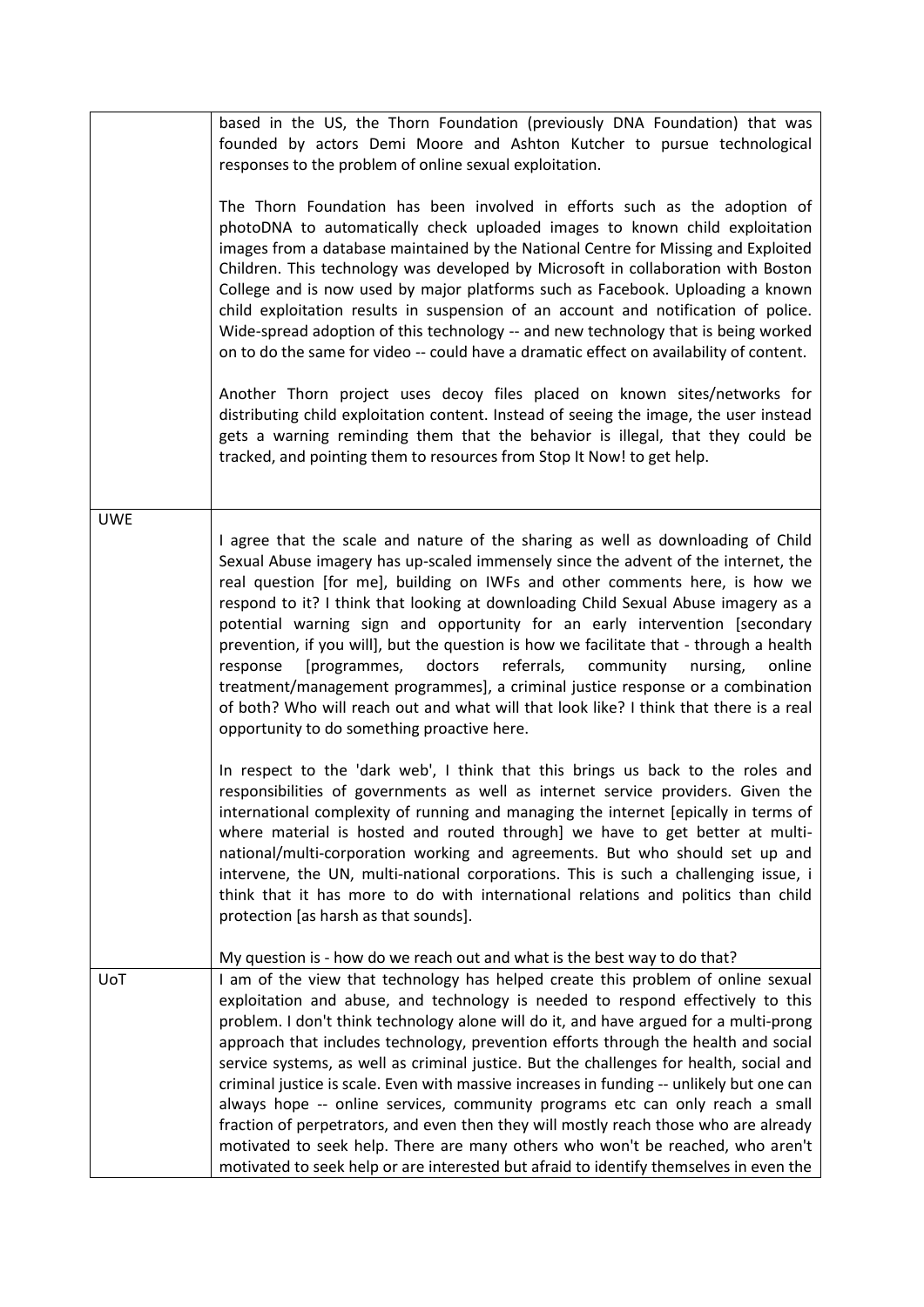|                  | slightest way.                                                                                                                                                                                                                                                                                                                                                                                                                                                                                |
|------------------|-----------------------------------------------------------------------------------------------------------------------------------------------------------------------------------------------------------------------------------------------------------------------------------------------------------------------------------------------------------------------------------------------------------------------------------------------------------------------------------------------|
|                  | Part of the technology response involves the complexities of engaging in<br>international law, national policies, and the big corporations. I don't think we have to<br>re-invent the wheel here as the international communities have managed to get<br>there act together -- to some extent -- in responding to previous global issues such as<br>climate change.                                                                                                                           |
|                  | Here's an example of what I mean about technology and its potential for scale and<br>reach:                                                                                                                                                                                                                                                                                                                                                                                                   |
|                  | photoDNA is a software program created by coders at Boston College with the<br>support of Microsoft. It can automatically compare any image, without human<br>involvement, against the database of known child exploitation images kept by the<br>National Centre for Missing and Exploited Children in the US. The software goes<br>beyond simple hash matching because it can detect matches even if users change file<br>properties such as size, filename, cropping etc.                  |
|                  | This software is freely available and has been adopted by Facebook and other major<br>companies. This means anyone trying to upload known child exploitation images to<br>Facebook -- one sneaky way of sharing large batches of images -- will have that<br>account suspended and the pertinent information sent to NCMEC.                                                                                                                                                                   |
|                  | Imagine the impact on access and distribution of child exploitation images if every<br>photo-sharing site -- or even better, all major ISPs -- implemented photoDNA. It<br>won't catch the uploading and access of previously unknown images, but analyses of<br>collections seized from perpetrators tells us that the majority of content is already<br>known to NCMEC.                                                                                                                     |
|                  | photoDNA could be promoted as "corporate responsibility" across photo-sharing<br>sites and ISPs; it could be expanded by linking (overlapping) databases of known<br>images kept by the RCMP in Canada, CEOP in the UK, Interpol etc. I know that<br>Microsoft is working on a videoDNA (much harder tech problem).                                                                                                                                                                           |
|                  | I think of photoDNA and similar software as the equivalent of situational crime<br>prevention. Irrespective of perpetrator motivation, online or offline prevention and<br>intervention resources, policing etc, wide implementation of this software could<br>have a really big impact.                                                                                                                                                                                                      |
| McM <sub>3</sub> | Thank you very much for giving the opportunity to participate to this discussion.                                                                                                                                                                                                                                                                                                                                                                                                             |
|                  | Regarding the aspects of policies and practices mentioned by UoT, I find that the law<br>does not always fit into the clinical finding. As an exemple, in the French law, if<br>someone is charged for possessing child pornography but can prove that the<br>teenager on the image is in fact an adult dressed as a minor, the individual will not be<br>convicted (of course this is certainly difficult to prove anything because of the fact<br>that the images travel around the world). |
| McM <sub>1</sub> | I agree with UWE that because of the nature of the internet a multi-national<br>approach is needed. Where the abuse occurs, where it is uploaded, and where it is<br>downloaded could easily cross multiple jurisdictions. And unless there is a<br>coordinated investigation with appropriate sharing and access we will always see<br>fragmented management.                                                                                                                                |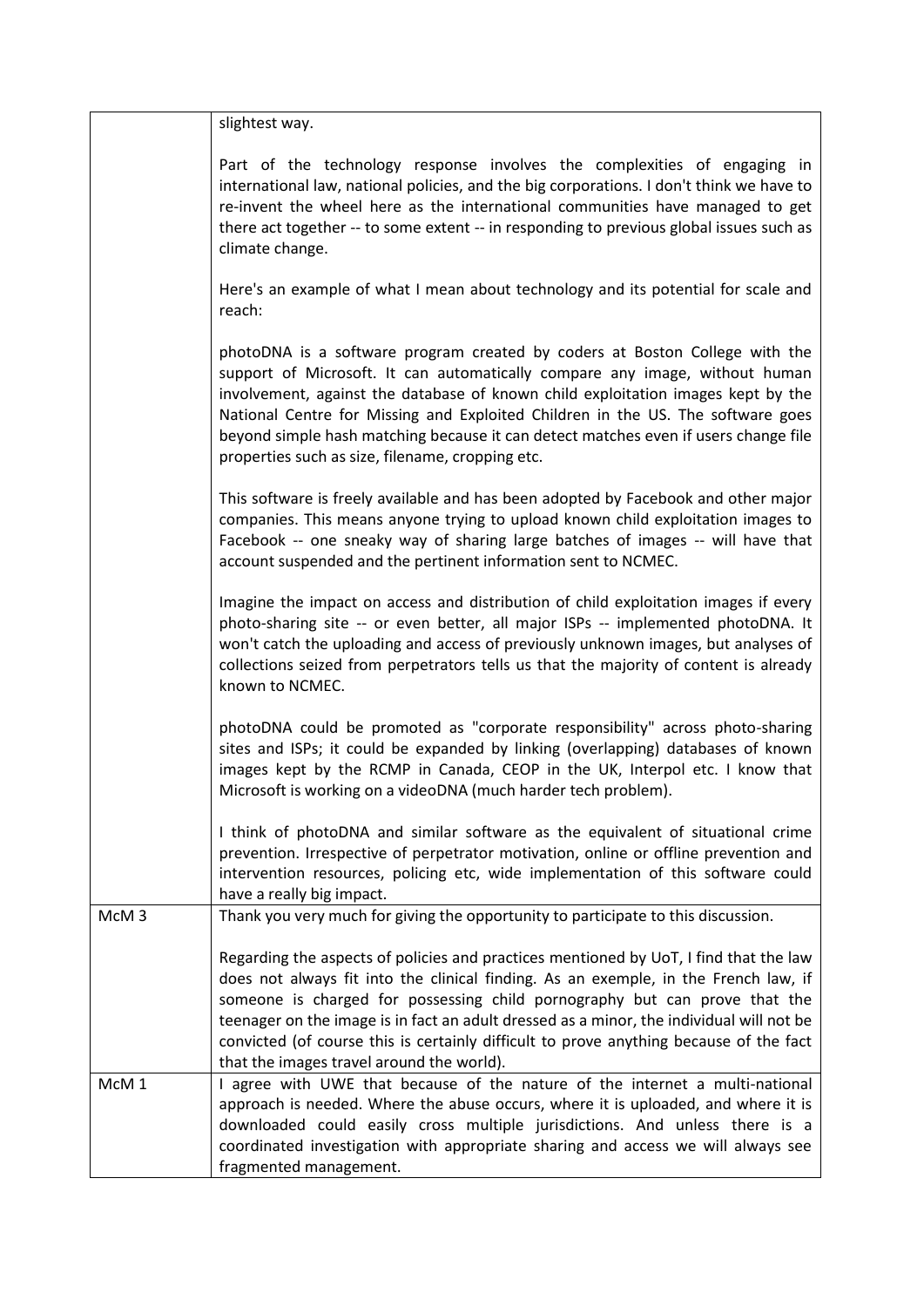|     | My other thought is that more needs to be done at the uploading stage. There has<br>been lots of attention to how to assess, treat and manage those who possess the<br>images, I think because that is often who is easiest to detect and prosecute.<br>However, the source abuse and uploading continues with impunity. Governments<br>put lots of resources into developing technology for monitoring other types of<br>criminal activity or threats to state. Perhaps this could be adapted for file sharing<br>sites etc.<br>There has been discussion on the ATSA listserve about peer to peer (youth) sharing<br>of sexual images of themselves and how this differs or ought to differ from child |
|-----|----------------------------------------------------------------------------------------------------------------------------------------------------------------------------------------------------------------------------------------------------------------------------------------------------------------------------------------------------------------------------------------------------------------------------------------------------------------------------------------------------------------------------------------------------------------------------------------------------------------------------------------------------------------------------------------------------------|
|     | sexual abuse images. Just as the response for peer sexual behaviour does not come<br>from the courts, but from parents or other responsible adults, should CSAI not be<br>distinguished the same way?                                                                                                                                                                                                                                                                                                                                                                                                                                                                                                    |
| UoH | This is already really interesting, so thanks for including me.                                                                                                                                                                                                                                                                                                                                                                                                                                                                                                                                                                                                                                          |
|     | This is a monumental problem for all countries and I'm afraid I don't have any<br>solutions. A police officer told me a few months ago that new technology in the UK<br>had enabled the police to track over 25,000 potential internet offenders in the UK.<br>The police are currently doing nothing about it as they simply don't have the<br>resources - this applies to police, court time and prison spaces. We clearly therefore<br>need to prioritise who we concentrate our scarce resources on. I agree with others<br>that we should focus on those that make and then distribute but as we all know this<br>is not easy, especially when we are talking about the WORLD wide web.             |
|     | I think we should differentiate between imagery of child abuse and young people<br>sexting. While there are problems with the latter I certainly don't class these people<br>as sex offenders and would not in any way want them labelled as such. For this we<br>need to educate our children about the risks and dangers of this type of activity.                                                                                                                                                                                                                                                                                                                                                     |
| UoT | I think this point is worth emphasizing, this is not a problem that police, community<br>programs etc can fully address because of scale. I recognize that criminal justice,<br>health and social responses are also needed, and ideally coordinated, but I think the<br>scale of the problem -- a result of online technologies -- requires a similarly scalable<br>tech response.                                                                                                                                                                                                                                                                                                                      |
| UoL | I have read the posts with great interest, and followed the debate that is developing.<br>UoO and UoT have responded in detail regarding the current (empirical/theoretical)<br>knowledge concerning CSEM users, especially concerning their risk levels; in<br>response to this, I like to share some of the (controversial?) questions that are<br>currently on the research agenda.                                                                                                                                                                                                                                                                                                                   |
|     | 1. Through working with the UK police and community treatment centres, such as<br>the Lucy Faithfull Foundation, I can see the systemic consequences following from<br>the large numbers of online offenders; especially with regards to policing, this<br>requires an attention and resource demand that is very difficult to meet, and my<br>feeling is that there is a (a slow but steady) move towards early interventions, maybe<br>one day similar to the model proposed by the Prevention Project Dunkelfeld in<br>Germany who offer confidential advice to individuals with a self-identified interest in<br>children. We had a debate at the NOTA conference two years ago if such a model      |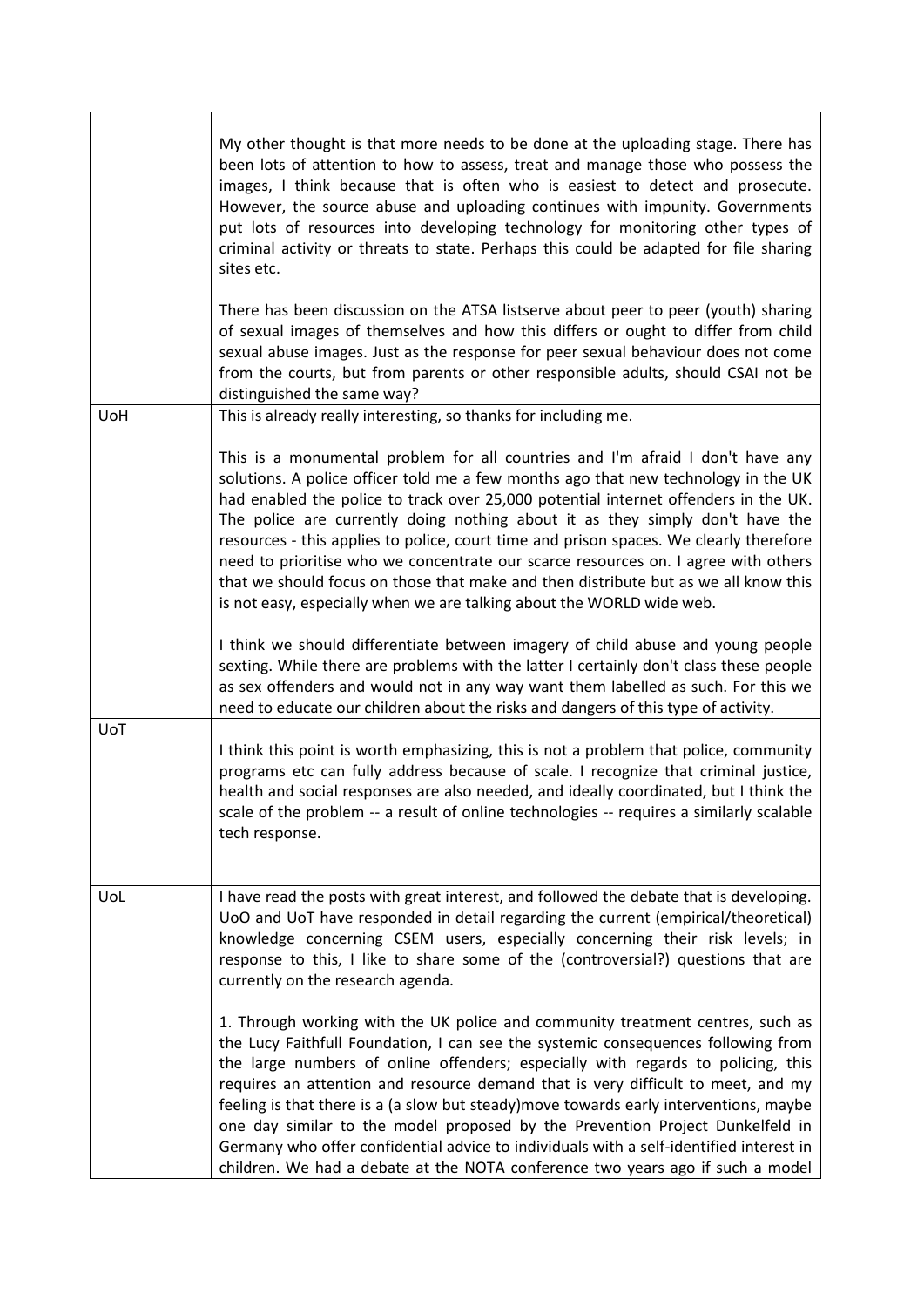|            | could/would work in the UK - and a very strong discussion emerged. It would be<br>great to know if other countries have similar/ different prevention models and how<br>others in this network consider their value and societal impact.                                                                                                                                                                                                                                                                                                                                                                                                                  |
|------------|-----------------------------------------------------------------------------------------------------------------------------------------------------------------------------------------------------------------------------------------------------------------------------------------------------------------------------------------------------------------------------------------------------------------------------------------------------------------------------------------------------------------------------------------------------------------------------------------------------------------------------------------------------------|
|            | 2. To quote the previous post: "Users of child sexual abuse material (CSEM) are a low<br>risk for future contact sexual offences (and especially with only CSEM offences; see<br>Babchishin, Hanson, & Vanzuylen, 2015: Seto, Hanson & Babchishin, 2011)" - could<br>this be understood as an argument to introduce a less resource-demanding penalty<br>(such as fines) rather than treatment for CSEM users, and to focus these resources<br>on reoffenders? The psychological literature has been challenged as to "neglecting<br>the victim perspective" and I wonder how my colleagues combine these positions?                                      |
|            | 3. How should the use of CSEM be considered in child custody evaluations? There is a<br>debate in the psychological literature if and how the use of CSEM is linked to a sexual<br>interest in children, and empirically, there appears to be a low risk of contact sex<br>offending. On the other hand, there are questions about the well-being of a child<br>under supervision of a parent who has engaged with CSEM, and potential risk<br>escalation linked to its use. Has anyone got experience how a judge/ psychological<br>assessor currently evaluates the use of CSEM in legal decision-making concerning<br>unsupervised access to children? |
| UoT        | UoL,                                                                                                                                                                                                                                                                                                                                                                                                                                                                                                                                                                                                                                                      |
|            | #1. I know there is interest in the Dunkelfeld approach, for example my hospital's<br>sexual behaviour clinic is introducing and evaluating a prevention program for self-<br>identified pedophiles and hebephiles. I'm aware of interest in other jurisdictions as<br>well but I don't know how far they have come.                                                                                                                                                                                                                                                                                                                                      |
|            | #2. There is always a tension between risk to reoffend and other purposes of criminal<br>justice responses. From a purely risk and resource perspective, imprisoning CSEM<br>possession offenders is not efficient. At the same time, victims and the public are<br>calling for bigger penalties and a "stronger" response. One potential road forward is<br>a restorative justice approach.                                                                                                                                                                                                                                                              |
|            | #3. I don't know how much use of CSEM factors into custody and access evaluations<br>and decisions. My hunch is that it would have a big impact, even though the<br>empirical evidence is that CSEM users pose a low risk of *detected* contact sexual<br>offending. In the 2011 meta-analysis we published in SAJRT, we found a big gap<br>between criminal record (1 in 8) and record plus self-report (1 in 2) so it is probable<br>that a sizable proportion of parents who have used CSEM have in fact committed<br>undetected contact offenses.                                                                                                     |
| <b>IWF</b> | Thank you for all contributions to this interesting debate. I would like to take this<br>opportunity to address some of the issues raised by participants from an<br>'operational' point of view.                                                                                                                                                                                                                                                                                                                                                                                                                                                         |
|            | Dark Web: The number of webpages mentioned in the opening statement<br>(31,226) relates to the actual number of webpages assessed by the IWF in 2014 as<br>depicting child sexual abuse. This is not an estimate of the total number of webpages<br>that exist depicting this content but merely what the IWF encountered in one year of<br>operations. The numbers for 2015 will be released soon and will show a significant<br>increase. The IWF encountered 51 instances of links to CSAM on hidden services in<br>2014. Most often the content was still hosted on the open web and all instances                                                    |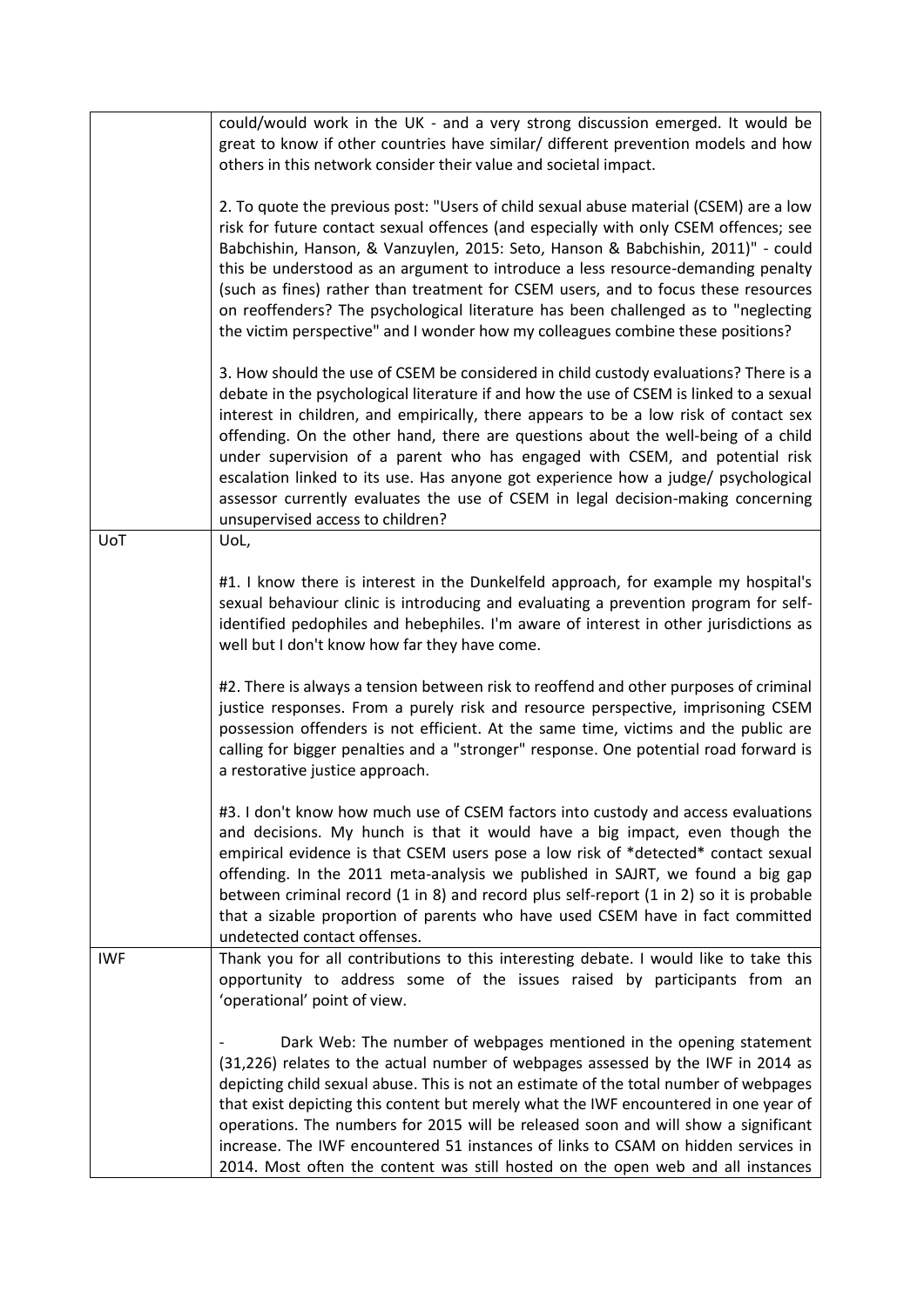|                  | were reported to law enforcement. So the IWF hasn't seen a huge increase in the<br>number of reports related to the dark web - but of course we only have data on<br>what we encounter. The International Association of Hotlines (INHOPE) is due to<br>release their annual report soon and this should provide us with a more global<br>overview of the amount of CSAM encountered by hotlines.                                                                                                                                                                                                                                                                                                                                                                                                                                                                                    |
|------------------|--------------------------------------------------------------------------------------------------------------------------------------------------------------------------------------------------------------------------------------------------------------------------------------------------------------------------------------------------------------------------------------------------------------------------------------------------------------------------------------------------------------------------------------------------------------------------------------------------------------------------------------------------------------------------------------------------------------------------------------------------------------------------------------------------------------------------------------------------------------------------------------|
|                  | International response to combating online CSAM: Currently, the international<br>cooperation for hotlines to remove content at source is as follows. If a hotline<br>encounters content which is traced to another country (for the UK, this is the case in<br>99.7% of the CSAM encountered by the IWF) it will pass on this information to the<br>hotline in the 'hosting country' using the INHOPE reporting mechanism. The hotline<br>in the 'hosting country' will then process the report using its own procedures and will<br>liaise with national/local police forces. If there is no INHOPE hotline in the 'hosting<br>country' reports are passed on to local law enforcement. Besides removal at source,<br>the IWF also provides services to the online industry (URL List, Hash List, Keyword<br>List,) which companies can use in the various markets they operate in. |
|                  | Self-generated content/sexting: The IWF increasingly sees sexually explicit<br>content which could be assessed as 'self-generated', using cameras on mobile<br>phones or webcams. For older teens, this would typically be content that is sent to<br>boy or girlfriend. For younger children, this is more often related to some form of<br>coercion by people on the other end of the connection. Unfortunately, this material<br>ends up on the open web and in most cases (88% of the content encountered in an<br>IWF study of 2012 - accessible on iwf.org.uk) it is taken from the original upload<br>location and brought together on websites which have 'collections' of these images.                                                                                                                                                                                     |
| McM <sub>3</sub> | I see the rational for UoL's second point, regarding less resources-demanding<br>intervention. It occurred to me when I assessed some of these offenders to feel that<br>a formal psychotherapeutic follow-up may not have much impact. However, I also<br>had the impression that if we do not have enough resources to put on this<br>population, we may miss the child pornography consumers who are also a hand-on<br>offenders but unknown to the police at the time of the assessment/treatment.                                                                                                                                                                                                                                                                                                                                                                               |
|                  | There is some hands-on sexual offenders who stop assaulting children when they<br>access child pornography online. I was wondering if this means that these population<br>is really clinically different from the one who keeps offending. Do we know which<br>psychological factor may influence the change in the behaviour (insight, impulsivity)<br>and should we have specific therapeutic approach for them                                                                                                                                                                                                                                                                                                                                                                                                                                                                    |
|                  | Does anyone have some thoughts or data about it?                                                                                                                                                                                                                                                                                                                                                                                                                                                                                                                                                                                                                                                                                                                                                                                                                                     |
| McM <sub>2</sub> | So, if we follow from comments made by the lot of us                                                                                                                                                                                                                                                                                                                                                                                                                                                                                                                                                                                                                                                                                                                                                                                                                                 |
|                  | I don't pretend to have any real sense of the magnitude of the issue. Like most, I<br>know that it's there and that there are increasing numbers of offenders coming into<br>the system. As a Static-99R trainer, the most common question I get in the US is,<br>"What can we use on our CSEM offenders, if we can't use the Static?"                                                                                                                                                                                                                                                                                                                                                                                                                                                                                                                                               |
|                  | UoT's quote from the police officer is telling: There are likely too many online<br>offenders to "arrest our way out of this". It would also seem that to principally target                                                                                                                                                                                                                                                                                                                                                                                                                                                                                                                                                                                                                                                                                                         |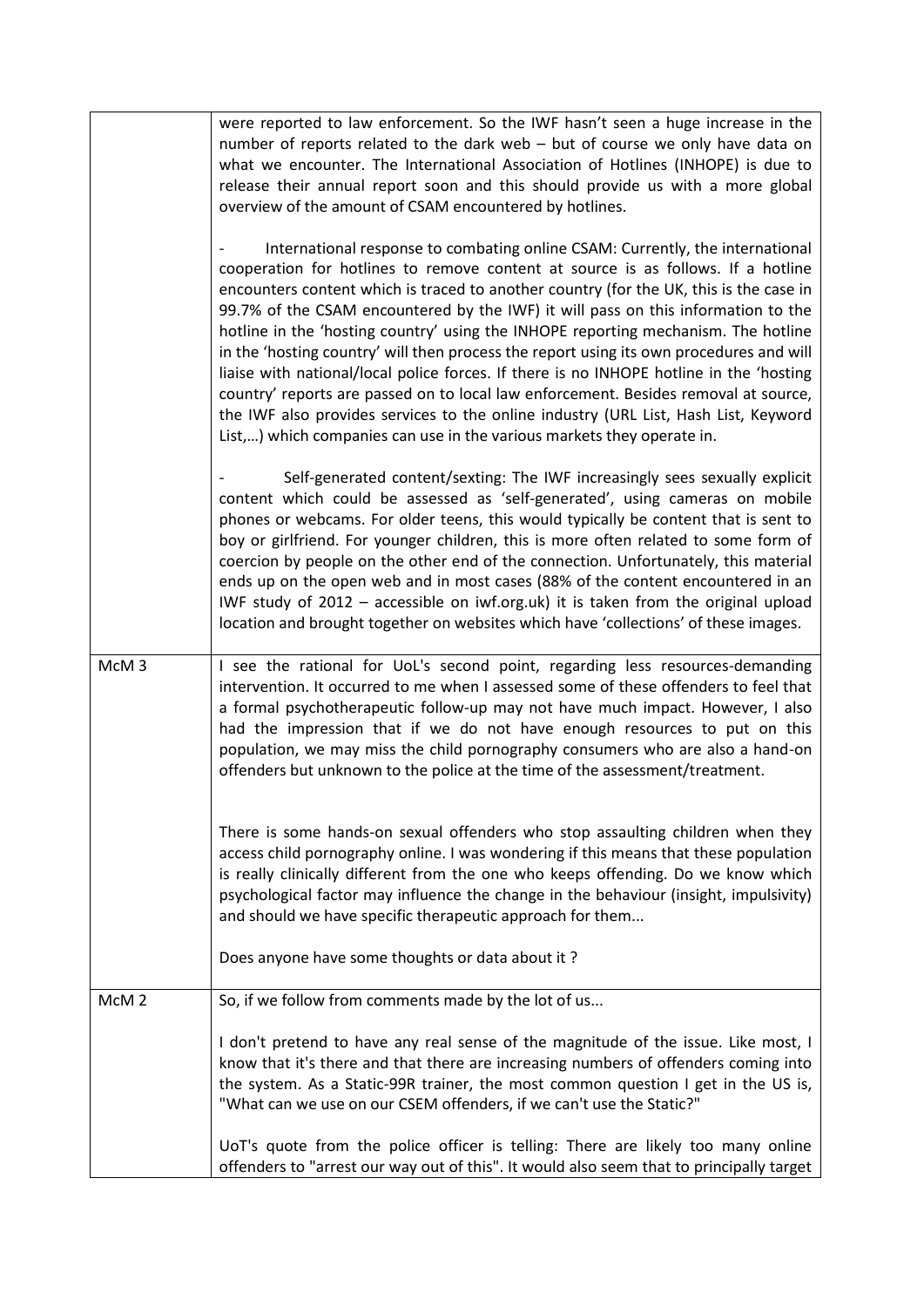|                  | the downloaders (or users) would be akin to picking the low hanging fruit. In my<br>view, the producers and distributors (over and above simple sharing by users to<br>obtain more materials - like webmasters) of the materials should be our focus. If<br>those people who are strictly downloaders are at relatively low risk, perhaps, some<br>different way of responding to their behavior is required. At present, many<br>downloaders - when caught - end up with (sometimes) inordinately high sentences in<br>comparison to the potential risk they pose.                                                                                                                                                                                                                                                                                                                                                                                                                                                                                       |
|------------------|-----------------------------------------------------------------------------------------------------------------------------------------------------------------------------------------------------------------------------------------------------------------------------------------------------------------------------------------------------------------------------------------------------------------------------------------------------------------------------------------------------------------------------------------------------------------------------------------------------------------------------------------------------------------------------------------------------------------------------------------------------------------------------------------------------------------------------------------------------------------------------------------------------------------------------------------------------------------------------------------------------------------------------------------------------------|
|                  | Having methods and tools that would help us to triage the users most likely to be a<br>continued problem would be welcome, and it sounds like there are efforts to do<br>something of this sort. But, again, is that where our strongest systemic efforts should<br>be directed? Our response could be something along the lines of what some<br>jurisdictions have done with drug courts. Recognizing that the users have a "clinical"<br>issue - over and above having broken the law - we could offer psychological<br>assistance, while directing our major criminal justice efforts to holding accountable<br>the producers and distributors.                                                                                                                                                                                                                                                                                                                                                                                                        |
| UoT              | I think the analogy to the so-called war on drugs is apt, I've made the same point in<br>presentations.                                                                                                                                                                                                                                                                                                                                                                                                                                                                                                                                                                                                                                                                                                                                                                                                                                                                                                                                                   |
|                  | The "war on online sexual exploitation and abuse" is not going to succeed if criminal<br>justice and other sources are focused on arresting end users (accessers & possessors)<br>rather than providing prevention and early intervention resources and focusing<br>police investigators on the traders and producers. And, like the war on drugs, we<br>won't make gains without addressing demand as much, if not more, than supply.                                                                                                                                                                                                                                                                                                                                                                                                                                                                                                                                                                                                                    |
| U <sub>0</sub> O | This has been a very interesting discussion. I think most of us agree that CSEM is a<br>public health problem that requires more than just a criminal justice response. There<br>seems to be some agreement that we should prioritize 'higher risk ' CSEM offenders<br>for police/criminal justice interventions, but that lower risk offenders could be<br>transition to non-criminal interventions, such as treatment and restorative justice<br>courts.                                                                                                                                                                                                                                                                                                                                                                                                                                                                                                                                                                                                |
|                  | To do this requires a method of case prioritization that is empirically justified. This is<br>where researchers can help: identifying factors amongst CSEM that are related to<br>contact sex offending, and then creating and validating a prioritization instrument.<br>The work by Michael Seto and Angela Eke are helpful in regards to factors associated<br>with reoffending with contact sexual offence. There is also the KIRAT that can be<br>used to identify CSEM users that are possible mixed offenders (also having a contact<br>sexual offence). With case prioritization, very low risk offenders could be targeted<br>for an alternative intervention. Treatment, however, is difficult because of<br>mandatory reporting laws (some states have/are passing legislations that would<br>make CSEM use meet mandatory reporting requirements). That said, there are also<br>online treatment<br>programs that could<br>be helpful (e.g.<br>Stop<br>now,<br>it<br>http://www.stopitnow.org ) until Dunkelfeld type programs are available. |
|                  | A related point: mandatory minimums are lengthy and are typically not proportional<br>to the risk posed by CSEM offenders. This means we are using limited resources to<br>incarcerate a group of offenders that are mostly at a very low risk to reoffending,<br>rather than focusing on incarcerating individuals who pose a risk to the community.<br>Public safety is not the sole purpose of criminal justice responses (e.g., punishment),<br>and so a restorative justice approach could be one-way forward as Michael Seto had<br>suggested. Indeed, similar to drug-treatment courts and domestic violence courts,                                                                                                                                                                                                                                                                                                                                                                                                                               |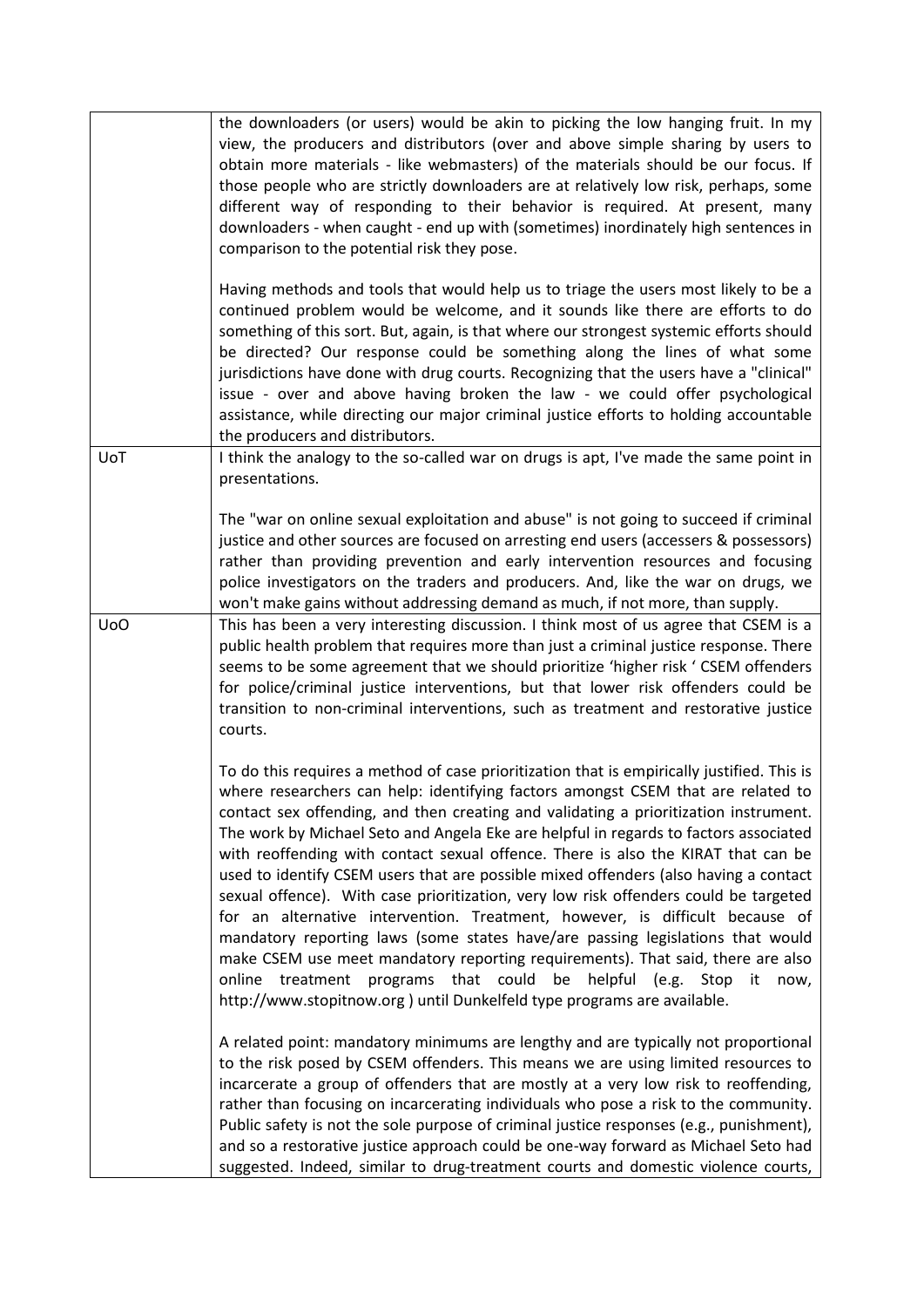|            | perhaps we will see the use of CSEM courts in the future (e.g., McM 2 point). This<br>would require courts and politicians to see the benefits of an alternative approach<br>for some CSEM users (knowledge translation efforts would be needed).<br>Lastly, there was also mention of primary prevention programs (e.g., UoL). For<br>example, targeting youth to ensure they understand healthy sexual boundaries.<br>Creating online or in person help for individuals who are concern with their sexual<br>interests. Increasing public support for prevention is important, and necessitates that<br>the public understand that child sexual abuse is indeed preventable. Public and                                                                                                                                                                                                                                                                                                                                                                                                                                                                                                                                                           |
|------------|-----------------------------------------------------------------------------------------------------------------------------------------------------------------------------------------------------------------------------------------------------------------------------------------------------------------------------------------------------------------------------------------------------------------------------------------------------------------------------------------------------------------------------------------------------------------------------------------------------------------------------------------------------------------------------------------------------------------------------------------------------------------------------------------------------------------------------------------------------------------------------------------------------------------------------------------------------------------------------------------------------------------------------------------------------------------------------------------------------------------------------------------------------------------------------------------------------------------------------------------------------|
|            | politicians may then be more apt to funds such prevention programs (e.g., work by<br>Elizabeth Letourneau).                                                                                                                                                                                                                                                                                                                                                                                                                                                                                                                                                                                                                                                                                                                                                                                                                                                                                                                                                                                                                                                                                                                                         |
| UoH        | I totally agree with your last point McM 2 in the sense that perhaps we should see<br>the downloaders as having a clinical issue. As we know viewing all forms of child<br>sexual abuse imagery are illegal including those which don't depict real children. This<br>means that for those who have a sexual preference for children there is no legal<br>outlet for them. I'm not necessarily advocating for decriminalisation of this activity<br>but I do wonder whether we need to treat the need rather than punish the activity.<br>This would obviously be dependent on the type and scale of the pictures that were<br>involved.                                                                                                                                                                                                                                                                                                                                                                                                                                                                                                                                                                                                            |
|            | There is an interesting article posted by BBC News today which has the latest IWF<br>figures: http://www.bbc.co.uk/news/technology-36091424                                                                                                                                                                                                                                                                                                                                                                                                                                                                                                                                                                                                                                                                                                                                                                                                                                                                                                                                                                                                                                                                                                         |
| UoL        | This sounds like an interesting proposal - and one that agrees with the current<br>philosophy that is becoming more widespread, e.g., by Dunkelfeld or the approach<br>Michael describes in his clinic.                                                                                                                                                                                                                                                                                                                                                                                                                                                                                                                                                                                                                                                                                                                                                                                                                                                                                                                                                                                                                                             |
|            | However, looking at the initial desistance rates reported by Dunkelfeld<br>(http://www.ncbi.nlm.nih.gov/pubmed/25471337), their confidential intervention<br>didn't have the effect that was hoped for. One of the CSEM users we interviewed<br>stated that the day of their arrest was both "the worst and the best day" of their life,<br>as for the first time their online behaviour was "out in the open", and they were<br>"forced" to deal with their offending. Of course, differently to the German approach,<br>this was - at the time- also the first time for them to be offered access to support<br>avenues. Many of our interviewees described a cognitive detachment from their<br>online behaviour as "not being real" (Lucy Faithfull uses the term "bubble"); which<br>was also identified by my colleague Ross Bartels and I when we investigated the<br>implicit theories of CSEM users (http://eprints.lincoln.ac.uk/19676/). So I wonder if<br>the low reconviction rate linked to CSEM users could also be linked to the experience<br>of "making it real" through having to deal with offender management services - and<br>that this could be potentially missed in the confidential interventions currently<br>provided. |
|            | An excellent approach would be one that allows to deal with the large number of<br>offenders, initially based on their self-management and providing support avenues<br>pre-arrest (and thus, potentially without too much interruption of their lives to<br>maintain social integration and support), however at the same time focusing on the<br>"realness" of online behaviour and the consequences linked to this type of offending.                                                                                                                                                                                                                                                                                                                                                                                                                                                                                                                                                                                                                                                                                                                                                                                                            |
| <b>UWE</b> | Although I am not naïve I was surprised and shocked by the recent IWF figures, they<br>really reinforce in me that we are not truly aware of the extent and nature of CSEM<br>online; I am being to wonder how, if ever, we will be?                                                                                                                                                                                                                                                                                                                                                                                                                                                                                                                                                                                                                                                                                                                                                                                                                                                                                                                                                                                                                |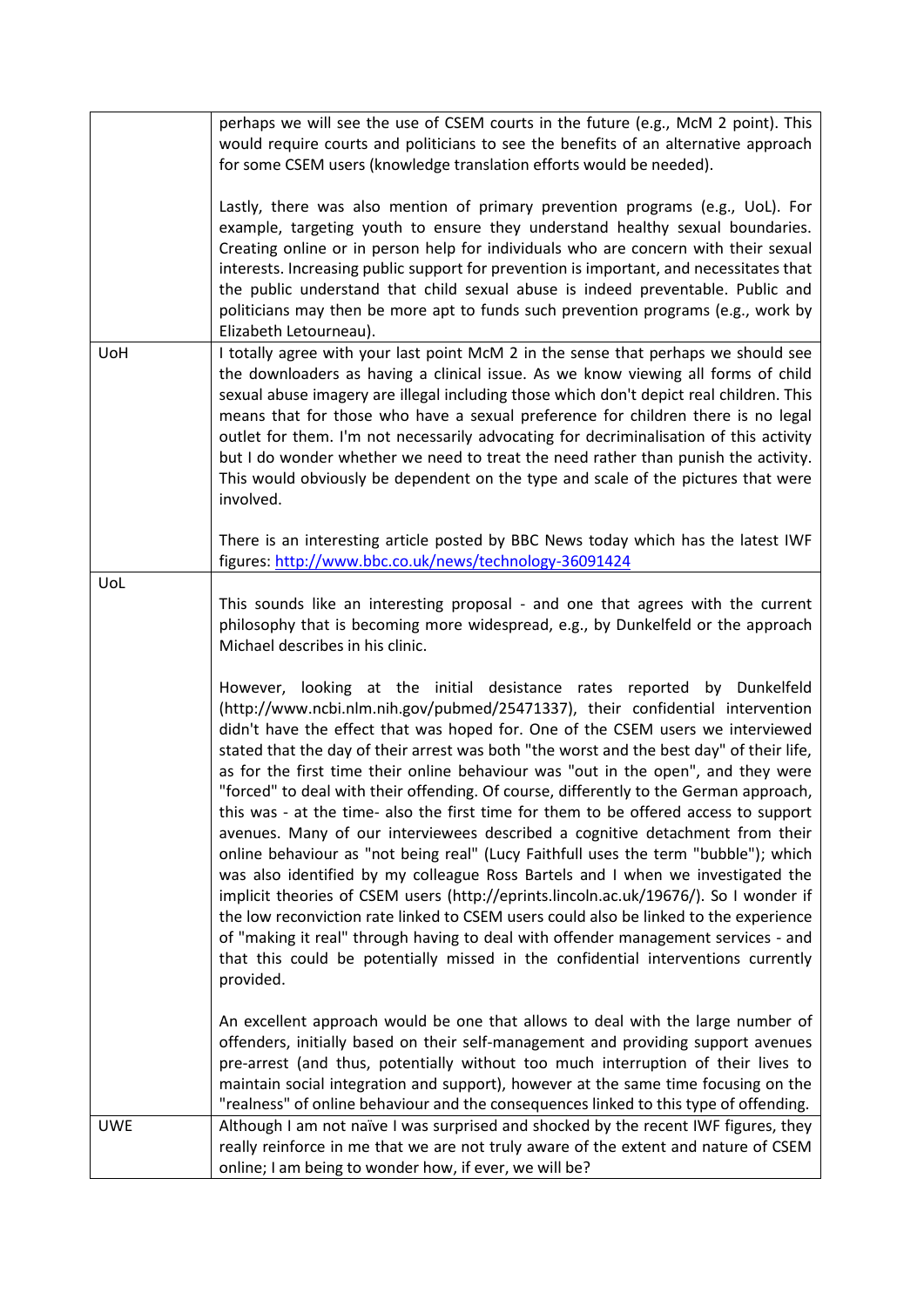|            | The scale, type and nature of the material does raise the legitimate question of how<br>we respond to online CSEM, grooming and online exploitation; especially given that a<br>sole criminal justice approach does not seem to be working. I too agree that we<br>should consider using low level users of CSEM as an access point to treatment and<br>prevention, rather than sticking to a complete criminal justice approach. Identifying<br>these low level CSEM users and redirecting them to treatment and support is a<br>worthwhile secondary prevention tool (I recognize that viewing does not always lead<br>to doing). You can imagine a scenario where they get contacted by the police and a<br>health professional to discuss their online activity and how to respond to it. in<br>addition, how does this translate into youth with a sexual interest in other youth [or<br>younger], peers looking for [what in their instance] age appropriate material and<br>individuals with Learning Difficulties                                                                                                                                                                                                          |
|------------|------------------------------------------------------------------------------------------------------------------------------------------------------------------------------------------------------------------------------------------------------------------------------------------------------------------------------------------------------------------------------------------------------------------------------------------------------------------------------------------------------------------------------------------------------------------------------------------------------------------------------------------------------------------------------------------------------------------------------------------------------------------------------------------------------------------------------------------------------------------------------------------------------------------------------------------------------------------------------------------------------------------------------------------------------------------------------------------------------------------------------------------------------------------------------------------------------------------------------------|
|            | I think the question might be what is the role for the individual, community and state<br>[especially via schools, health care, etc] to foster a conversation about this and the<br>ways to get a grip on the situation? Especially when [as Sir IWF said on Wednesday at<br>the Leverhulme conference in Bristol] that he has had people criticizing the IWF for<br>trying to censor and control the internet by tagging/removing issues.                                                                                                                                                                                                                                                                                                                                                                                                                                                                                                                                                                                                                                                                                                                                                                                         |
| UoL        | UWE - I think the biggest learning from Dunkelfeld was that a public/open approach<br>IS possible about sexual interest in children - their public advertisement campaign<br>(https://www.kein-taeter-werden.de/) is an example of lowering the public threshold<br>and making it possible to raise one's concerns, issues, calls for help () at an earlier<br>stage.                                                                                                                                                                                                                                                                                                                                                                                                                                                                                                                                                                                                                                                                                                                                                                                                                                                              |
|            | UWE also raised the issue of earlier interventions in school - we need to raise the bar<br>with our young people. Just to veer out a little: It is still possible in some schools for<br>parents to opt out of sex education - but we need to prepare young people, both in<br>terms of the sexual exploration the internet provides but also the sexual<br>victimisation that can occur online. Just as the internet has now become a healthy<br>component of the school curriculum (in terms of access to resources, to teach<br>programming skills etc.), it also provides young people with a constant reinforcement<br>schedule that they need to self-manage; this is a huge self-management task that<br>children need to acquire, which places new developmental challenges. To me, the<br>interesting<br>finding<br>from<br>most<br>http://www.mdx.ac.uk/ data/assets/pdf file/0026/48545/Basicallypor was the<br>reluctance of schools to "talk about it".                                                                                                                                                                                                                                                               |
| <b>UCC</b> | UoL & UWE - just a brief observation regarding young people and the importance of<br>education as a preventative mechanism. One of the core issues that is becoming<br>apparent to those working in schools with children on these matters (certainly in the<br>UK and Ireland) is that the boundary between sex/relationship education and school-<br>based 'online safety' interventions is becoming increasingly difficult to draw. One<br>view is that sex and relationship education curricula need to begin to<br>comprehensively address issues around technological expressions of sexual behavior<br>so that young people can better understand and manage their own sexualised use of<br>technology. For example, this might involve increasing young peoples' awareness of<br>potential issues around problematic pornography consumption, or the implications<br>of posting self-generated sexual materials in publicly accessible spaces (e.g. image<br>harvesting and reposting on 'para sites' as described in the 2012 IWF report), the<br>legal/social consequences of sharing sexual images of other young people online,<br>associated issues around sexual consent, etc. Interesting UK perspective from Prof. |